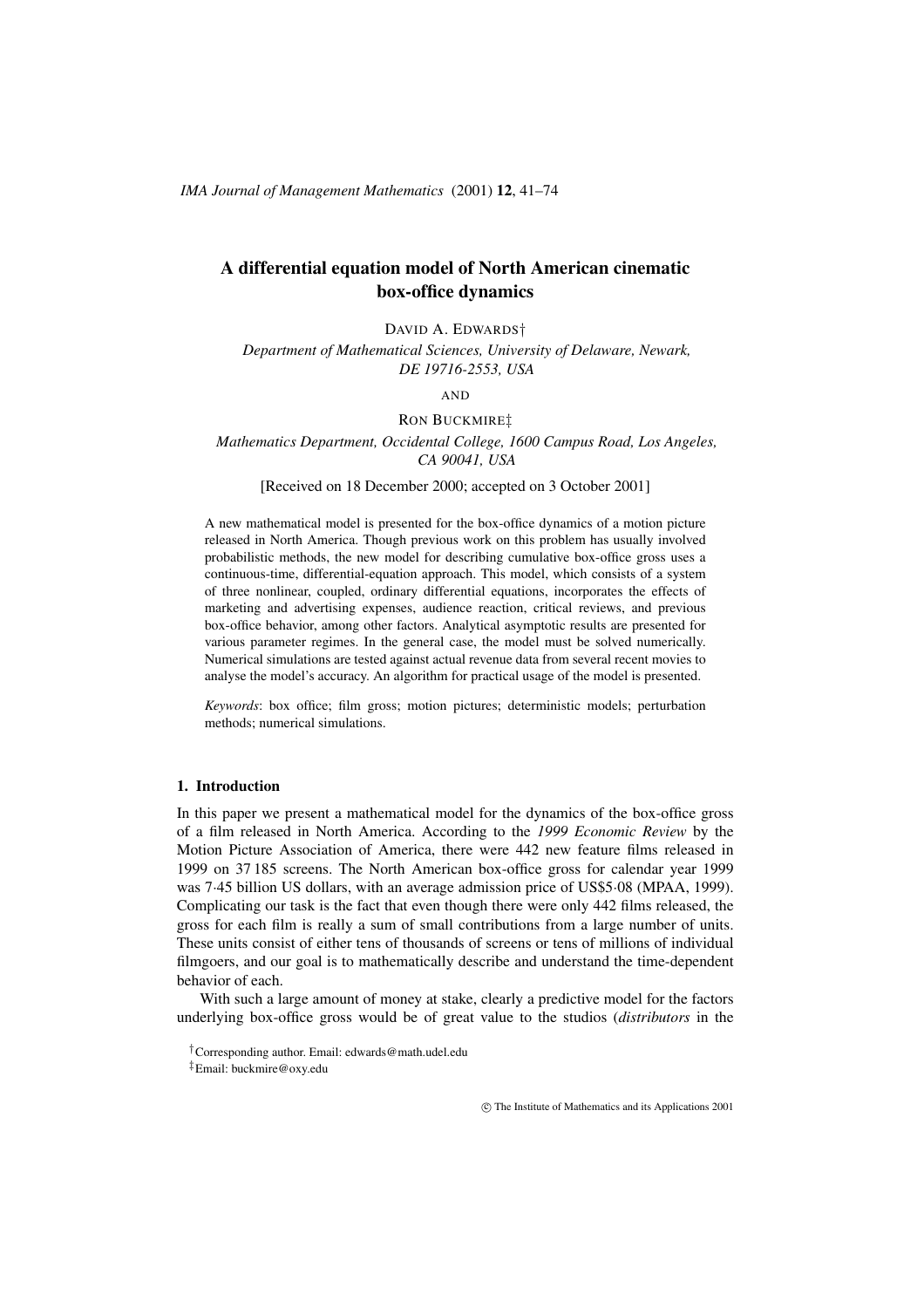literature), who are responsible for the production and distribution of films. Such estimates could help a distributor plan advertising budgets, contractual stipulations, etc. However, the total gross for a movie is only a rough estimate of the revenue the distributor will receive, since the distributor receives money through time-varying contracts with theatre owners (*exhibitors* in the literature). After the US Supreme Court antitrust decision in *US v. Paramount Pictures* (1948), exhibitors and distributors must be corporate strangers. The interested reader may consult other sources (De Vany & Eckert, 1991; Litman, 1983; Smith & Smith, 1986) for a more thorough discussion of the impact of the Court's decision on the modern film industry.

The typical rental contract (*exhibition license* in the literature (De Vany & Walls, 1997)) typically includes the duration the exhibitor may show the film, an agreement for how boxoffice revenue will be shared between the exhibitor and the distributor, and an exclusivity provision. The initial period of the rental contract is usually for four weeks, during which the bulk of the revenue (usually 60–70%) goes to the distributor. After this period, the exhibitor may continue to show the film, but now the split is reversed, with the bulk of the revenue (usually 60–70%) going to the exhibitor. Thus, the actual amount a distributor will realize is intrinsically tied to the weekly gross of a film.

Complicating matters further are additional stipulations of a typical contract. For instance, there is often a standard clause which sets a threshold weekly box-office total (called 'the house nut') over which the distributor gets 90% of the gross. If a film 'cracks the house nut' (performs in excess of the threshold), the exhibitor may ask for permission to screen the film on additional screens. These additional provisions will necessarily complicate the calculation of a studio's take, and hence in this paper we ignore them, focusing instead on predicting weekly grosses for the film. Once a successful model for this has been established, it is relatively straightforward to predict a studio's take. This summary of the nature of the contractual relationship between exhibitors and distributors is adapted from a more detailed exposition in De Vany & Walls (1996).

Clearly the gross for a film depends on the number of screens on which it is shown and the average number of people per screen who attend each showing. Unfortunately, since the latter factor depends on individual preferences, the problem of describing the dynamics of the overall box-office gross is a difficult one, as previous authors have noted (Litman, 1983; Smith & Smith, 1986; De Vany & Walls, 1999). The difficulty itself has been commented on by such luminaries as acclaimed screenwriter William Goldman (*The Princess Bride*, *Butch Cassidy and the Sundance Kid*), who has famously said that in Hollywood, ' ... nobody knows anything' (Goldman, 1983).

Nonetheless, this difficult problem of quantitatively modeling box-office dynamics has engendered fruitful academic research. Smith & Smith (1986), writing in *Applied Economics*, have described the motion picture as 'one of the best examples of the differentiated product envisioned in conventional models of monopolistic competition.' Almost all of the research published prior to our paper brings probabilistic and statistical approaches to bear on the question of quantitatively describing motion picture revenue. One prolific author in this subject area is Economics Professor Arthur S. De Vany of the University of California at Irvine, who has exclusively used stochastic branches of mathematics in his approach to modeling cinematic box-office (De Vany & Walls, 1996, 1997, 1999).

The starting point for most of the models is to compare the release of a motion picture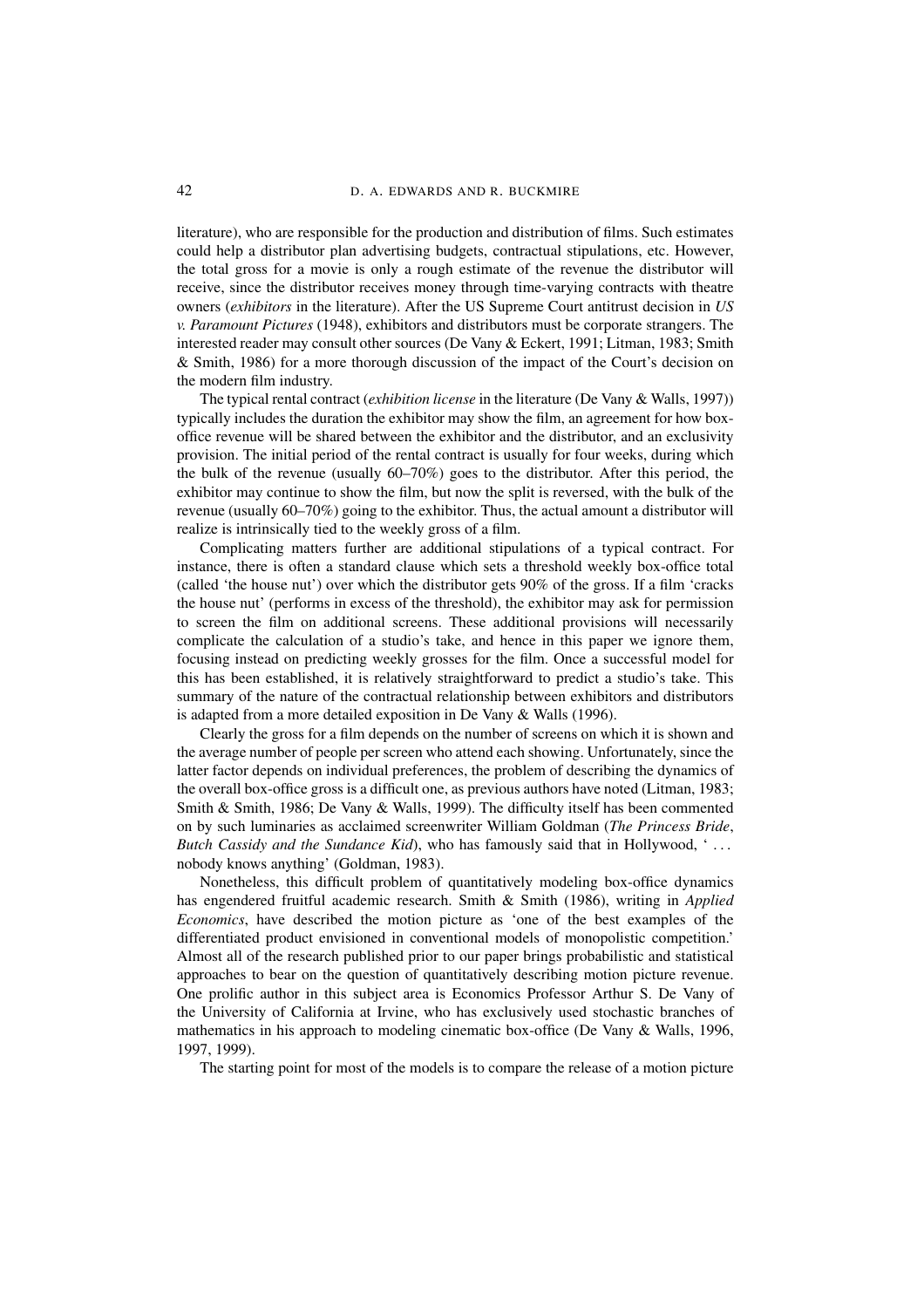to the celebrated Bass model of the release of a new consumer durable product (Bass, 1969). The Bass model involves three unknown parameters: the number of initial purchases of the product, a coefficient of innovation and a coefficient of imitation. It is possible to reformulate the stochastic version of the Bass model as one involving an ordinary differential equation with an initial condition. The solution of this system, with given values of the parameters, produces the now-famous S-curve which represents the rate of adoption of a new product over time.

Another accomplished researcher in this area is Professor Jehoshua Eliashberg of the Wharton Business School at the University of Pennsylvania. Sawhney & Eliashberg (1996) use a two-parameter exponential distribution and a three-parameter generalized gamma distribution to model the process of movie selection by the consumer as two steps: the time to decide to see a new movie and the time to act on the viewing decision. More recently, Eliashberg *et al.* (2000) have developed a program called MOVIEMOD which can be used to predict box-office gross by using only pre-release data. The mathematical approach involves the probabilistic topic of Markov chains. De Vany & Walls (1996) use a Bayesian process of consumer demand for successful movies which they show leads to a Bose–Einstein distribution in box-office revenue. What all these models have in common is a desire to use probability distributions as the tool of choice for mathematical description of the situation at hand. In fact, in De Vany & Walls (1999) the authors model movies as stochastic dynamic processes, specifically a Lévy distribution. Their paper is a mathematical confirmation of the 'terrifying' result that most of Hollywood knows instinctively (and which is summarized in the epigrammatic Goldman quote): the probability distribution of box-office revenue has infinite variance.

For a number of reasons we have chosen to model the problem using differential equations. One obvious difficulty in the probabilistic-bound approaches is the immediate question of choosing the appropriate probability distribution for the particular processes being modeled. With the exception of Bass (1969), the other papers discussed use different probability distributions in each of their respective models of cinematic box-office. Our approach avoids this question altogether. Motivated by the success of the Bass model, we feel that applying ODE models to box-office dynamics provides a fresh perspective which can supplement the probabilistic models.

In this paper we formulate a model based on a deterministic approach where the revenue can be predicted based on empirical laws. The probabilistic nature of the problem is then folded into parameters in the deterministic model, parameters which vary from film to film. This idea of moving the source of the uncertainty from the model itself to the parameters in a deterministic model is certainly not new. It has been applied extensively to areas such as epidemics, where the probabilistic event is the spread of the disease when two people come in contact (Murray, 1993). The diffusion equation can be derived as the deterministic limit of a random walk process (Lin & Segel, 1988). The idea has even been used to give a deterministic interpretation of a coin toss (Keller, 1986).

In Section 2 we present our mathematical model of cinematic box-office dynamics. This involves deriving the governing differential equations and the introduction of relevant parameters. The result is a system of three coupled dimensionless nonlinear ordinary differential equations. We also discuss the various types of parameters used in our model and how they can be estimated.

In Section 3 we present analytical results. We demonstrate the difficulty of solving the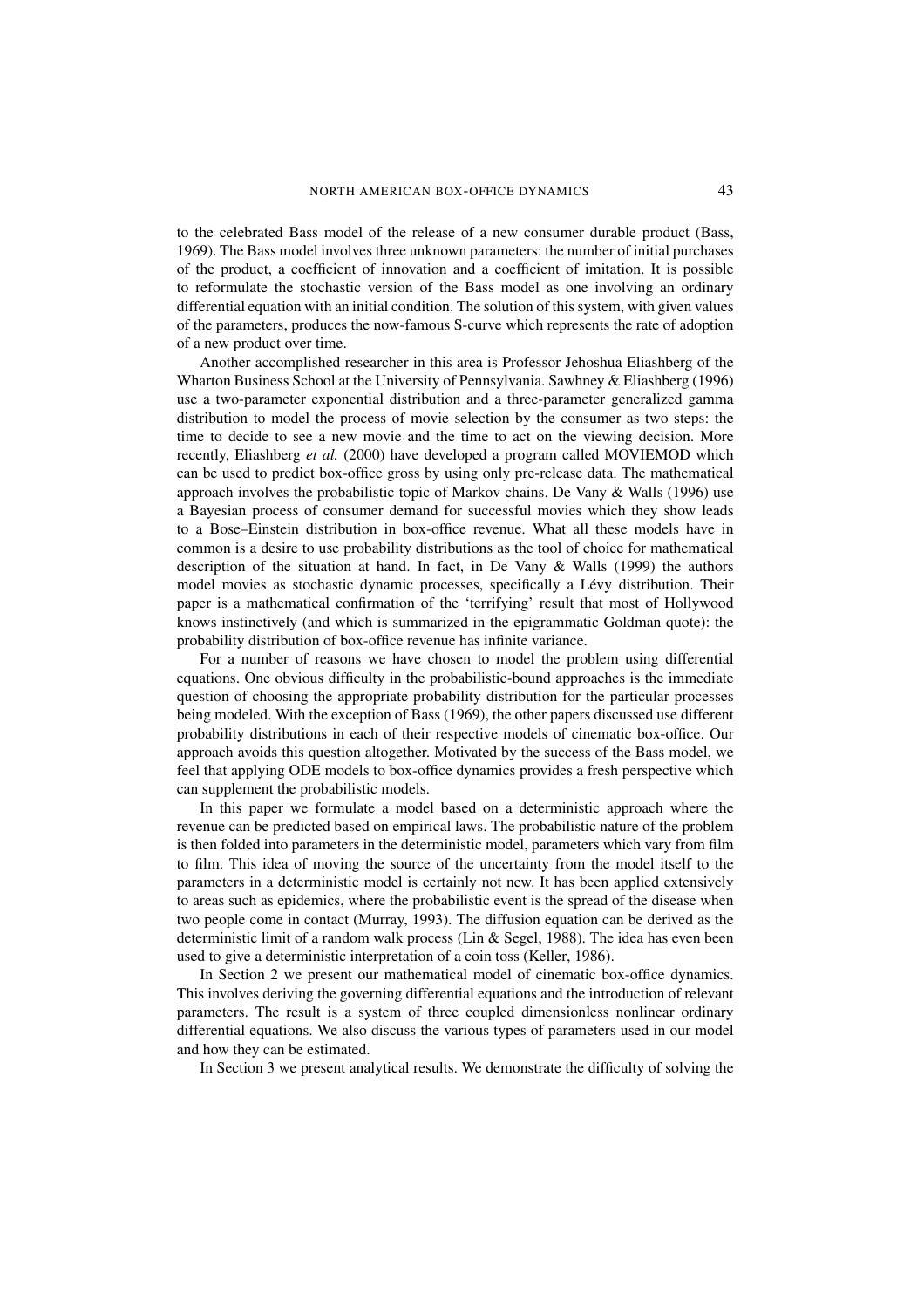system of differential equations analytically, and then present asymptotic results for the model in various parameter regimes. These results help to indicate the effects of varying certain parameters in the model. Where meaningful, we indicate the relationship between the asymptotic results and the corresponding business significance.

In Section 4 we present numerical results for the model and indicate how varying certain dimensionless parameters affects the computed solutions. We also discuss the actual estimation process used to determine the parameters.

In Section 5 we present our numerical results for movies in three distinct classes: a blockbuster film, a film that performed moderately well, and a film that performed poorly. We show that the model presented here is flexible enough to produce encouraging results for different classes of films with various box-office performance.

In Section 6 we present an algorithm for managers to self-implement the model. The algorithm can then be used by managers to make informed choices on how to maximize profits by using the predictive ability of the model of the cinematic box-office.

#### **2. Developing the model**

#### 2.1 *Governing equations*

If the total gross of a movie at time  $\tilde{t}$  is given by  $G(\tilde{t})$ , then the ultimate goal of our model is to obtain a value for  $\tilde{G}(\infty)$ , the final gross. The rate of change of the gross is the revenue function  $R(\tilde{t})$ :

$$
\frac{\mathrm{d}\tilde{G}}{\mathrm{d}\tilde{t}} = \tilde{R}.\tag{1}
$$

 $\overline{R}$  is written in units of dollars/time, and hence can be related to the weekly grosses widely circulated throughout the news media. However, (1) models the system as a continuous process, rather than a discrete one. Thus, for a true quantitative analysis one would have to compare averages of our continuous data to the discrete data released by the media each week.

The revenue  $R(\tilde{t})$  will simply be the product of  $A(\tilde{t})$ , the amount of money earned per screen per week, and  $S(\tilde{t})$ , the number of screens on which the film is being presented. Thus,

$$
\frac{\mathrm{d}\tilde{G}}{\mathrm{d}\tilde{t}} = \tilde{S}\tilde{A}.\tag{2}
$$

At first glance, it may seem odd to treat  $\tilde{S}$  and  $\tilde{A}$ , which is a ratio with denominator  $\tilde{S}$ , as separate variables in our model. Though clearly not independent in the statistical sense, this is not relevant in the differential equation context, where we consider only the parameters in the equations to be probabilistic. We can transform variables as we see fit, so we choose to use  $\tilde{S}$  and  $\tilde{A}$  since the raw data from the studios comes in this form. This transformation then requires that sometimes their product will appear together in the equations, as in the right-hand side of (2).

We know the initial gross  $\tilde{G}(0)$  is zero, and clearly the final cumulative box-office gross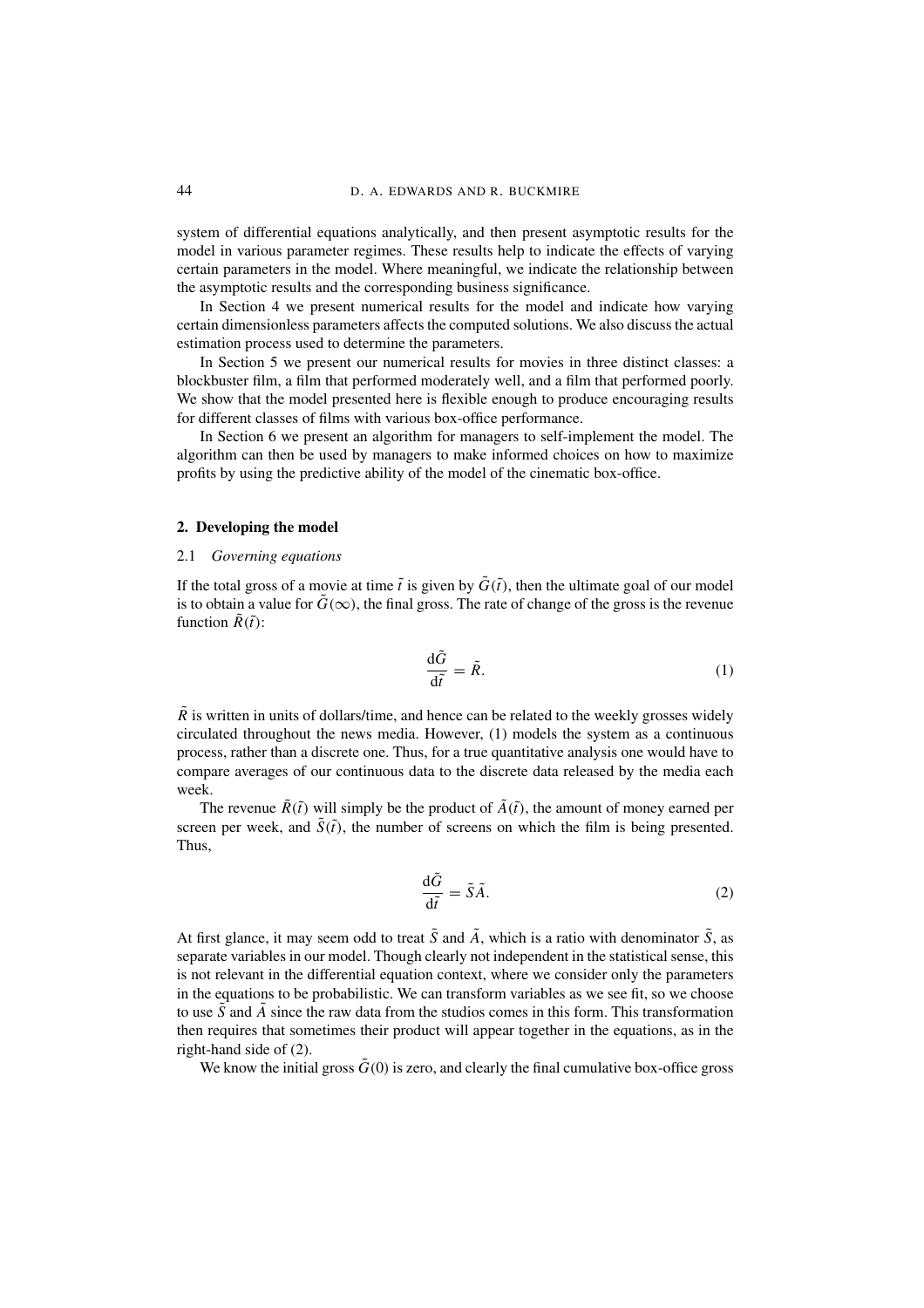$G(\infty)$  can be computed by integrating the weekly revenue  $R(\tilde{t})$  over all time, so we obtain

$$
\tilde{G}(\infty) = \int_0^\infty \tilde{R} \, \mathrm{d}\tilde{t} = \int_0^\infty \tilde{S} \tilde{A} \, \mathrm{d}\tilde{t}.\tag{3}
$$

 $\overline{A}$  and  $\overline{S}$  will be affected by audience reaction to the film. To model this effect, we introduce a measurable characteristic  $H_{\%}$ , the percentage of viewers who have a negative reaction to the film. This fraction is related to the 'favorability rating' studios compute after test screenings. It is interesting to note that distributors often will not release films with favorability ratings less than 80% (Puig, 2000), which in our model corresponds to an  $H_{\%}$  of 0.2.

Note that  $H_{\%}$  is essentially a psychological variable; that is, it is an inherent measure of how the average person will react to a film, and as such is a metric for the quality of the film as experienced by the general public. Since we are considering nationwide averages, we expect this proportion to be a constant. (The effect of bad word of mouth on a film, which is certainly not constant, is modeled in Section 2.2.4.) There are rare exceptions, such as *Star Wars* or *Lord of the Rings* movies, where a core set of fans, with predictably different reactions from the general public, may attend the first screenings, impervious to reviews or marketing.

We denote the total number of viewers who have a negative reaction to the film at time  $\tilde{t}$  by  $\tilde{H}(\tilde{t})$ . Note that  $\tilde{H}$  includes all viewers since release who have not liked the film. Our model assumes that  $\tilde{H}$  is governed by the evolution equation

$$
\frac{dH}{d\tilde{t}} = \frac{H_{\%}SA}{P}, \qquad \tilde{H}(0) = 0,
$$
\n(4)

where *P* is the average ticket price. (Note that  $\tilde{A}/P$  is the number of people who attend a movie at a particular screen.) From (2) and (4) we obtain the expressions

$$
\frac{\mathrm{d}\tilde{H}}{\mathrm{d}\tilde{t}} = \frac{H_{\%}}{P} \frac{\mathrm{d}\tilde{G}}{\mathrm{d}\tilde{t}} \quad \text{and} \quad \tilde{G} = \frac{P}{H_{\%}} \tilde{H}.
$$
 (5)

At first glance it may seem somewhat counterintuitive that  $\tilde{G}$  is proportional to  $\tilde{H}$ , the number of people who *did not* like the film. But both  $\tilde{G}$  and  $\tilde{H}$  are proportional to the total number of people who saw the film, and hence they are both proportional to one another.

Examination of the data indicates that, in the main, the two components of revenue, namely  $\tilde{A}$  and  $\tilde{S}$ , decrease with time since release. We choose the simplest model for this decrease, specifically exponential decay. Then  $\vec{A}$  and  $\vec{S}$  will each have an inherent, natural decay rate, denoted by  $\tilde{\alpha}_A$  and  $\tilde{\alpha}_S$ , respectively. Thus we expect the governing equations for  $\tilde{A}$  and  $\tilde{S}$  to resemble

$$
\frac{\mathrm{d}\tilde{A}}{\mathrm{d}\tilde{t}} = -\tilde{\alpha}_A \tilde{A}, \qquad \frac{\mathrm{d}\tilde{S}}{\mathrm{d}\tilde{t}} = -\tilde{\alpha}_S \tilde{S}, \tag{6}
$$

under certain characteristic conditions.

Scilicet, we declare that the decay rate for  $\tilde{A}$  will be  $\tilde{\alpha}_A$  when

#1: no one who sees the movie goes to see it again;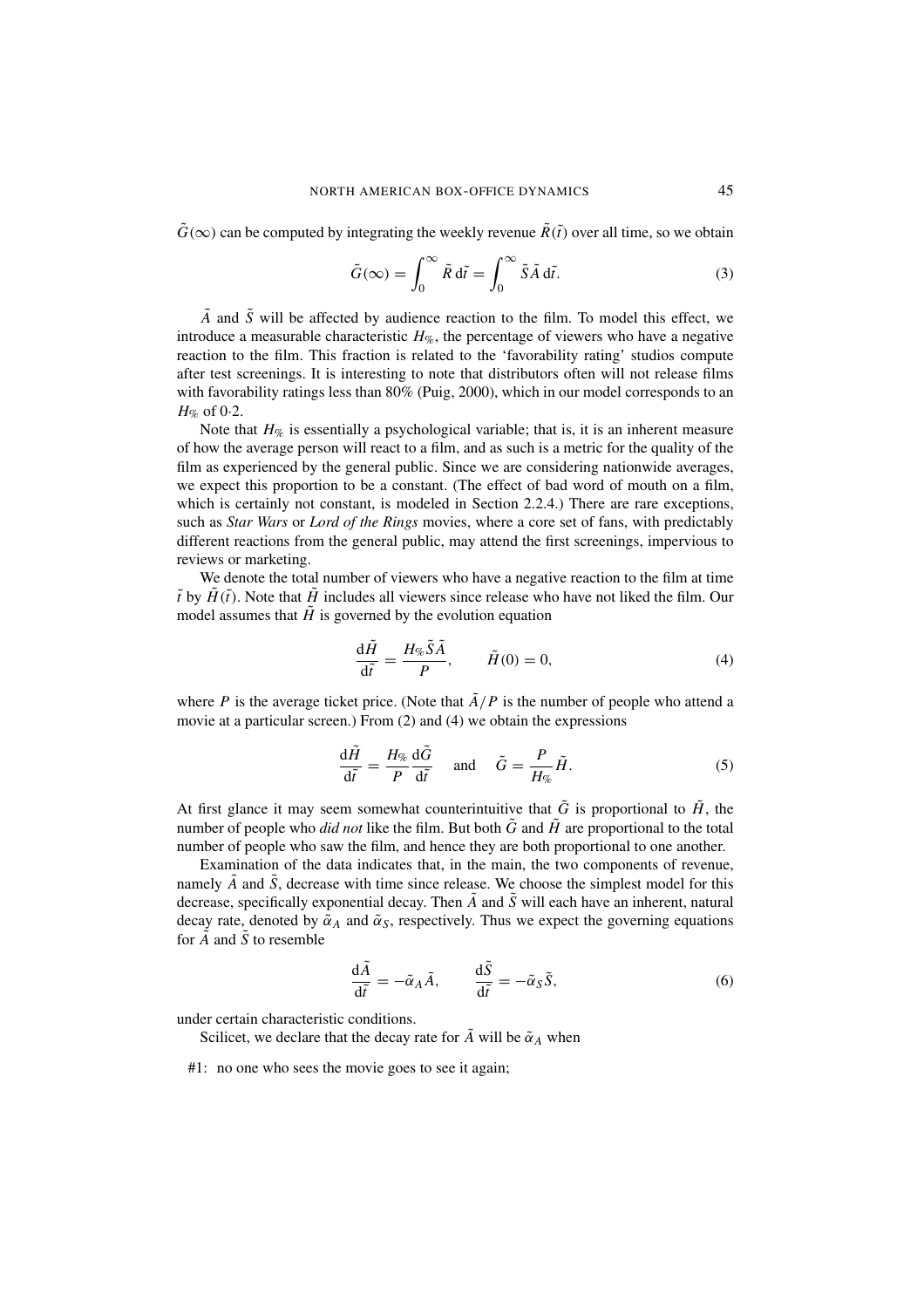- #2: reviews of the film are mixed in such a way that they do not affect attendance;
- #3: the film has no advertising or marketing budget;
- #4: no one has a negative reaction to the film (100% favorability rating).

Clearly these are artificial conditions, and in the next section we will introduce additional terms into (6) to model what happens as each of these conditions is violated. We note that with the assumptions stated,  $\tilde{\alpha}_A$  includes effects of the 'drawing power' of the cast, the film's genre, release date, and budget, as well as other factors which affect attendance but which we have not explicitly enumerated.

Similarly, the decay rate for  $\tilde{S}$  will be  $\tilde{\alpha}_S$  when no one is attending the film (i.e.  $\tilde{A} = 0$ ), and hence we expect it to be quite high. In other words, if no one is attending the film, exhibitors will very rapidly cease showing it, and thus  $\tilde{S} \rightarrow 0$ . Again,  $\tilde{\alpha}_S$  includes other effects not explicitly enumerated in the model. However, in contrast to  $\tilde{\alpha}_A$ , which includes effects of various factors on public perception and subsequent attendance,  $\tilde{\alpha}_S$  includes effects of various factors on exhibitor action.

#### 2.2 *Decay rate of attendance*

We now model each of the terms listed above that influence the decay rate of  $\tilde{A}$ . As noted above,  $\tilde{A}$  is proportional to the weekly attendance at a single screen, and thus arguments made about attendance carry over to  $\vec{A}$ . The true evolution equation for  $\vec{A}$  is assembled by considering exactly how each of the enumerated parameters influences the inherent decay rate  $\tilde{\alpha}_A$ .

2.2.1 *Relaxing restriction #1: repeat viewing.* Let *D* be the number of times the average filmgoer would see the film. Clearly *D* has a lower bound of 1, but for certain blockbuster movies can increase many percentage points above that.

We note that the solution to (6) is given by a simple exponential, and that the total revenue per screen is

$$
\int_0^\infty \tilde{A}(\tilde{t}) \, d\tilde{t} = \int_0^\infty \tilde{A}(0) \, e^{-\tilde{\alpha}_A \tilde{t}} \, d\tilde{t} = \frac{\tilde{A}(0)}{\tilde{\alpha}_A}.
$$

However, if each viewer sees the film *D* times, the total revenue per screen is given by

$$
\int_0^\infty \tilde{A}(\tilde{t}) \, \mathrm{d}\tilde{t} = D \frac{\tilde{A}(0)}{\tilde{\alpha}_A} = \int_0^\infty \tilde{A}(0) \, \mathrm{e}^{-\tilde{\alpha}_A \tilde{t}/D} \, \mathrm{d}\tilde{t}.
$$

Thus, if the attendance *increases* by a factor *k*, then the decay rate *decreases* by the *same* factor *k*. It is this property of exponential behavior which we use to modify our model for the decay rate to include the effects of *D*.

2.2.2 *Relaxing restriction #2: the effect of reviews.* Similarly, let movie critics affect the attendance of the film in such a way that  $1 + \epsilon$  times as many people go as if there were no reviews. (We expect  $\epsilon$  to be a very small number, perhaps  $|\epsilon| \leq 0.05$ .) Interestingly, Eliashberg & Shugan (1997) claim that while critical reviews are correlated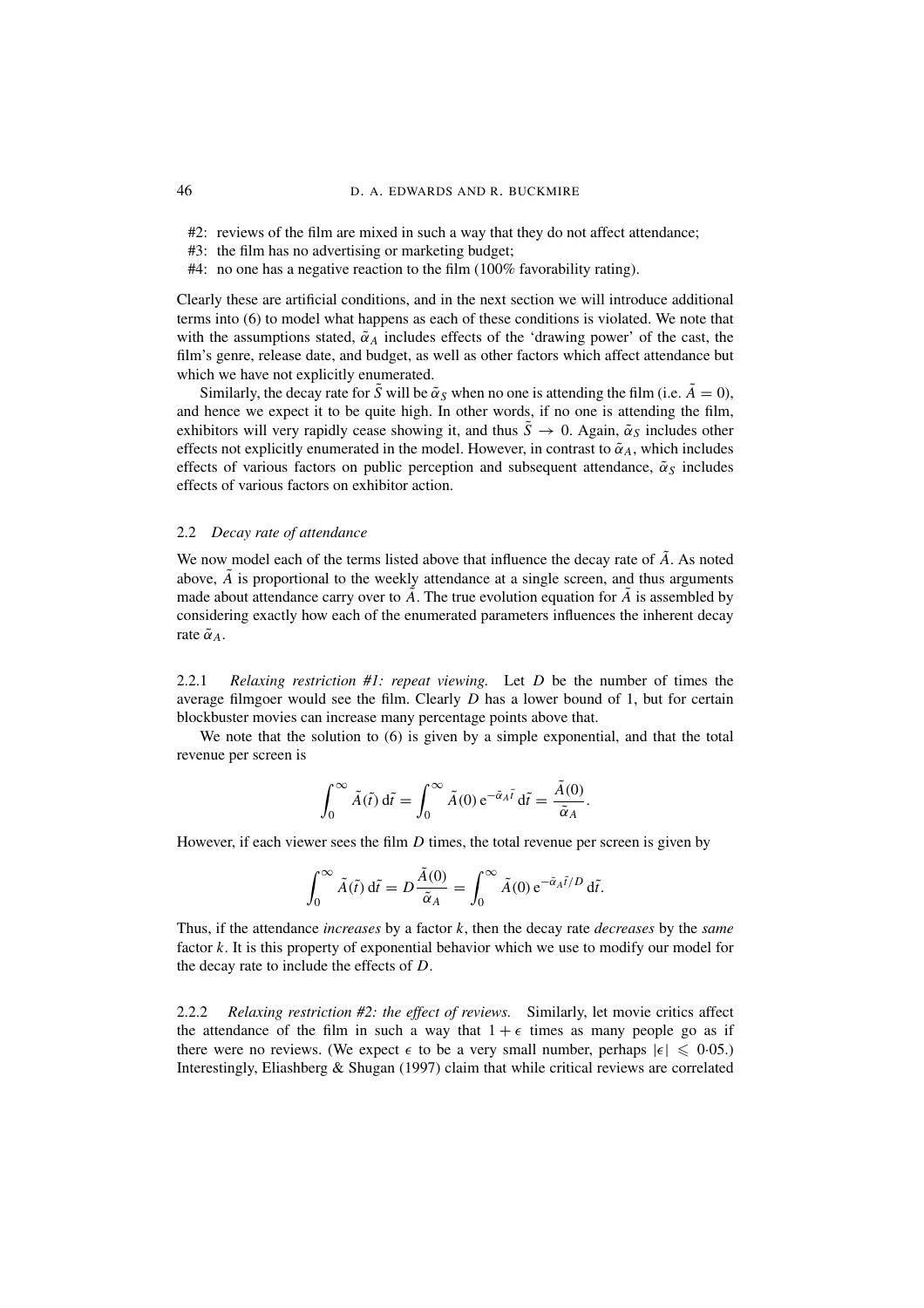with cumulative box-office receipts, they have almost no effect on early box-office performance. This makes sense, as it often takes a while for critical reviews to be disseminated to the bulk of the moviegoing public. If  $\epsilon$  is positive, then this will cause a slight reduction in the intrinsic decay rate. By the argument above, we see that including factors #1 and #2 will then change the first equation in (6) to

$$
\frac{\mathrm{d}\tilde{A}}{\mathrm{d}\tilde{t}} = -\frac{\tilde{\alpha}_A}{D(1+\epsilon)}\tilde{A}.
$$

Careful readers will note that we could have just defined  $\tilde{\alpha}_A = \tilde{\alpha}_A/D(1+\epsilon)$  earlier and eliminated this discussion entirely. However, this would have been equivalent to lumping reviews and repeat viewings in the same category with genre, cast, budget, etc. But the nature of those parameters is quite different. From a large database of previously made films with similar genres, casts, budgets, release dates, etc., one should be able to obtain a reasonable *a priori* estimate for  $\tilde{\alpha}_A$ . However, the parameters *D* and  $\epsilon$  can be estimated with a degree of accuracy only after a movie has been released. Therefore, these effects are listed separately. (For more discussion of parameter estimation issues, see Section 2.5.)

2.2.3 *Relaxing restriction #3: advertising.* A large portion of the average movie's budget is devoted to advertising (MPAA, 1999). Pre-release advertising is purchased to drive up the value of  $\tilde{A}(0)$ , while post-release advertising is purchased to keep the weekly attendance as high as possible. Thus the effect of increasing the rate of money *M* spent on advertising and marketing is to decrease the decay rate. This is based on our assumption that  $\tilde{A}$  will always decrease. In practice it is possible for  $\tilde{A}$  to increase.

The effectiveness of the marketing dollar is going to be diluted by the number of markets in which advertising is purchased. Since we are examining nationwide averages, the number of markets translates into the number of screens, so the relevant variable is really  $M/S$ .

Apart from the most recent effort by Eliashberg *et al.* (2000), most of the other attempts at modeling cinematic box-office have not included the effect of advertising explicitly in their mathematical formulation. In fact, even though the Bass model and most models derived from it (as summarized in Mahajan *et al.* (1990)) can be written in ordinary differential equation form, most investigators (Eliashberg *et al.*, 2000; De Vany & Walls, 1996, 1999; Neelamegham & Chintagunta, 1999) adopt a strictly Bayesian approach.

We assume that the effect of advertising should appear functionally as a factor multiplying the decay rate. As implied by #3, the factor should be unity when the amount of advertising is zero. As  $M \to \infty$ , we would expect the increased advertising to cause the attendance to remain nearly constant, driving the modified decay rate to zero. Thus the factor should be zero when the advertising budget is infinite. There are many ways to model such a factor; we choose a simple rational function:

$$
\frac{1}{1+\tilde{\gamma}M/\tilde{S}}=\frac{\tilde{S}}{\tilde{\gamma}M+\tilde{S}},
$$

where  $\tilde{\gamma}$  is a constant describing the effectiveness of *M* in reducing the decay rate. This idea of a 'saturation effect', where the added utility of an additional incremental resource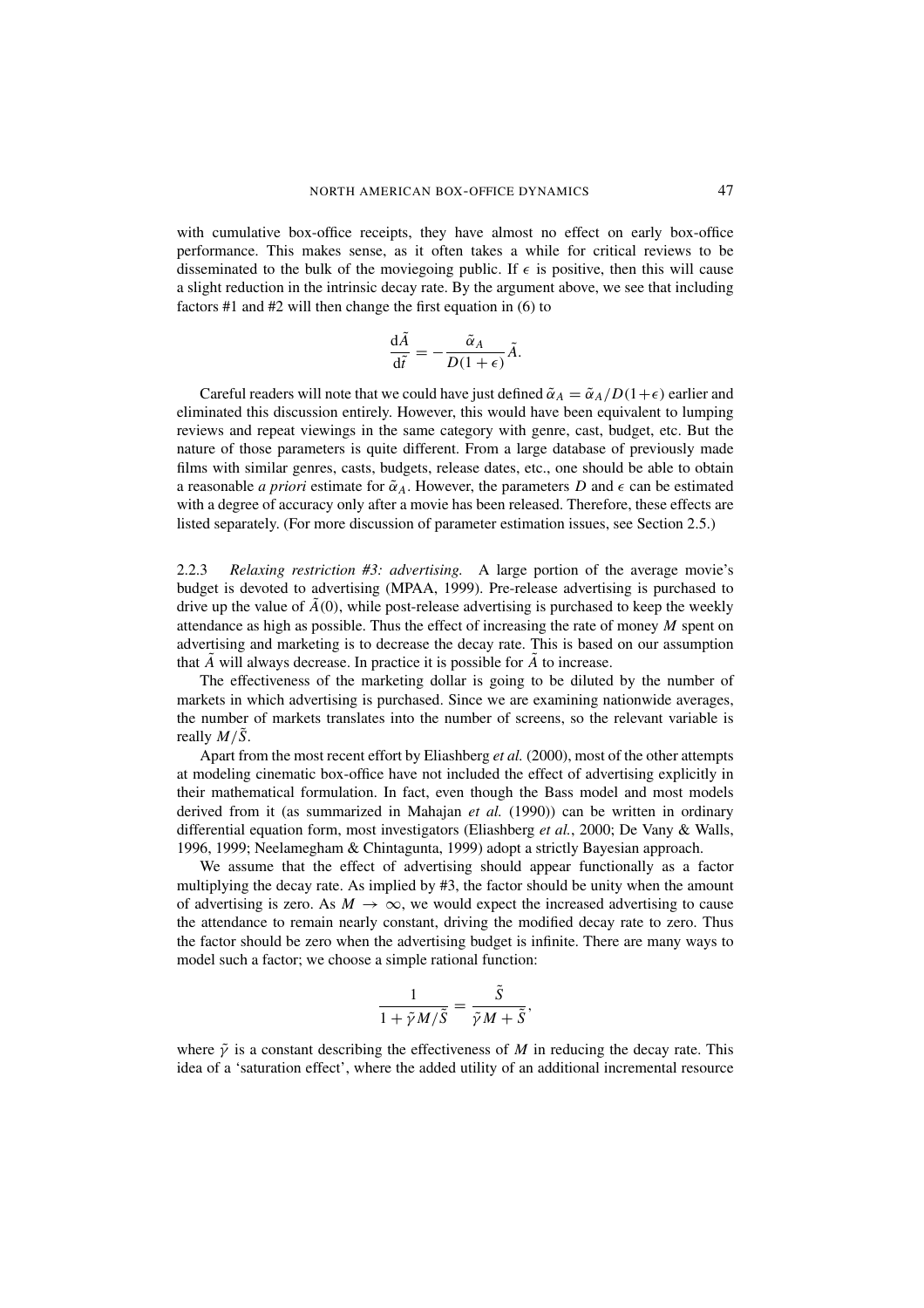decreases with increasing resources, appears in such varied areas as insurance pricing (Bowers *et al.*, 1986) and population dynamics (Murray, 1993).

It should be noted that in general  $M$  will depend on  $\tilde{t}$ , as advertising is usually concentrated in the weeks surrounding the release. In addition, dollars may be pulled from a poorly performing movie and spent on one for which the rate of return may be higher. This assumption would make *M* a time-dependent variable whose evolution equation would have to be modeled as well. However, for simplicity in this paper we assume that *M* is a constant.

2.2.4 *Relaxing restriction #4: word of mouth.* Lastly we consider the effect of the audience reaction, which produces a similar perturbation of the decay rate. An important nuance here is that not only is  $H<sub>\%</sub>$ </sub>, the percentage of viewers who dislike the film, important, but so is  $\tilde{H}$ , the total number of attendees to date who dislike the film. If the vast percentage of people who see the film hate it, but only 10 people saw the picture, this has minimal impact on revenue. Similarly, if 10 000 people hate the film, but this reflects only 5% of the people who viewed the film, then this also may have minimal impact on the film's box-office performance. We combine the two effects multiplicatively to produce a factor  $\tilde{\beta}H_{\varphi}\tilde{H}$ , where  $\tilde{\beta}$  is a constant describing the effectiveness of  $\tilde{H}$  in increasing the decay rate.

We choose to combine the effects from #3 and #4 additively, which produces our final evolution equation for  $\tilde{A}$ :

$$
\frac{\mathrm{d}\tilde{A}}{\mathrm{d}\tilde{t}} = -\frac{\tilde{\alpha}_A}{D(1+\epsilon)} \left[ \frac{\tilde{S}}{\tilde{S} + \tilde{\gamma}M} + \tilde{\beta}\tilde{H}H_{\%}\right] \tilde{A}.
$$

At this stage it is convenient to make a change of variables using (5) in the above to obtain

$$
\frac{\mathrm{d}\tilde{A}}{\mathrm{d}\tilde{t}} = -\frac{\tilde{\alpha}_A}{D(1+\epsilon)} \bigg[ \frac{\tilde{S}}{\tilde{S} + \tilde{\gamma}M} + \frac{\tilde{\beta}}{P} \tilde{G} H_{\%}^2 \bigg] \tilde{A}.
$$
 (7)

#### 2.3 *Decay rate of screens*

Next we consider the evolution over time of the number of screens on which a film is shown. In contrast to the attendance rate, there are instances where the number of screens does not simply decrease over time.

In a 'platform release', a movie is initially released on a small number of screens. If as time goes on there is enough positive word of mouth to justify it, the number of screens on which the movie is playing slowly increases. Clearly there must be some point at which a maximum number of screens is reached, and then the number of screens decays with time after that. More typical is the 'wide release' pattern. In a wide release, the number of screens on which the movie is presented is initially large and does not increase, but usually simply decreases with time.

These two kinds of 'release pattern' behavior must be described by the differential equation for  $\tilde{S}$ . First, if the number of screens is small (below some critical threshold  $S_*$ ) and the weekly attendance per screen average,  $\tilde{A}$ , is high, then the number of screens on which the movie is playing should increase. This is the platform release pattern.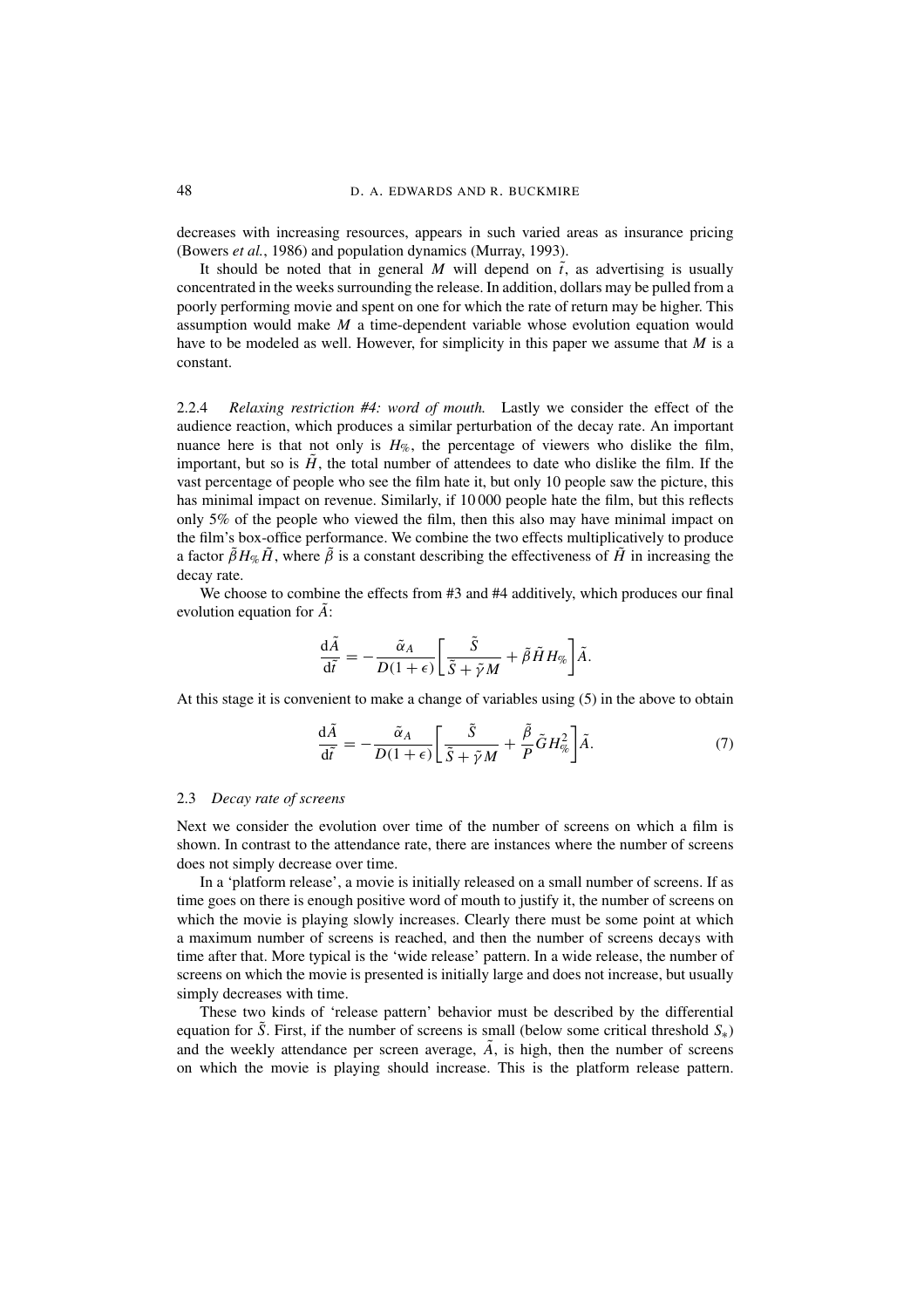Furthermore, if  $\tilde{S} > S_{*}$ , then the number of screens should strictly decay, no matter the value of  $\tilde{A}$ . This is the 'wide release' pattern.

The following evolution equation has the requisite properties:

$$
\frac{\mathrm{d}\tilde{S}}{\mathrm{d}\tilde{t}} = -\tilde{\alpha}_S \bigg(\tilde{S} - S_* \frac{\tilde{A}}{A_{\text{max}}}\bigg). \tag{8}
$$

Here  $A_{\text{max}}$  corresponds to the capacity of each screen location; hence the fraction  $\tilde{A}/A_{\text{max}}$ can never be larger than 1. (Note that for simplicity we assume that all screens have the same capacity.) Thus if  $S > S_*$ ,  $dS/d\tilde{t} < 0$  and the number of screens decreases. However, if  $S < S_{*}$ , then for large values of *A* it is possible for  $dS/d\tilde{t} > 0$  and the number of screens to increase.

We note from (8) that we have hypothesized that  $\tilde{S}$  depends only on  $\tilde{A}$ , and in a relatively straightforward manner. We have omitted considerations of advertising, etc., as in (7). This is because for the exhibitor, the income per screen is the main factor used to decide whether to continue showing a film, and it is that income, not the number of screens, which is directly affected by advertising, reviews, word of mouth, etc., as modeled directly in (7).

In addition, by modeling the evolution of  $\tilde{S}$  in this way, we are neglecting the effect of the rental contract, which keeps the value of  $\tilde{S}$  nearly fixed for the first few weeks after a film's release. We expect that this defect in the model will be felt most keenly for poorly received films, where our model would (correctly) direct exhibitors to pull a poorly performing film when to do so would violate their contract. We discuss this issue more in Section 7, as well as possible alternative models.

### 2.4 *Scaling the equations*

Our mathematical model is represented by (2), (7), and (8). We scale the problem by letting

$$
S(t) = \frac{\tilde{S}(\tilde{t})}{S_*}, \qquad A(t) = \frac{\tilde{A}(\tilde{t})}{A_{\text{max}}}, \qquad G(t) = \frac{\tilde{G}(\tilde{t})\tilde{\alpha}_S}{S_* A_{\text{max}}}, \qquad t = \tilde{t}\tilde{\alpha}_S. \tag{9}
$$

After substituting these scalings into (8) one obtains

$$
\frac{\mathrm{d}S}{\mathrm{d}t} = -(S - A). \tag{10}
$$

Turning our attention to (2), if we again use information from (9) we have the following:

$$
\frac{\mathrm{d}G}{\mathrm{d}t} = SA, \qquad G(0) = 0. \tag{11}
$$

Finally, making our substitutions into (7), we obtain

$$
\frac{dA}{dt} = -\alpha \left( \frac{S}{S + \gamma} + \beta G \right) A,\tag{12}
$$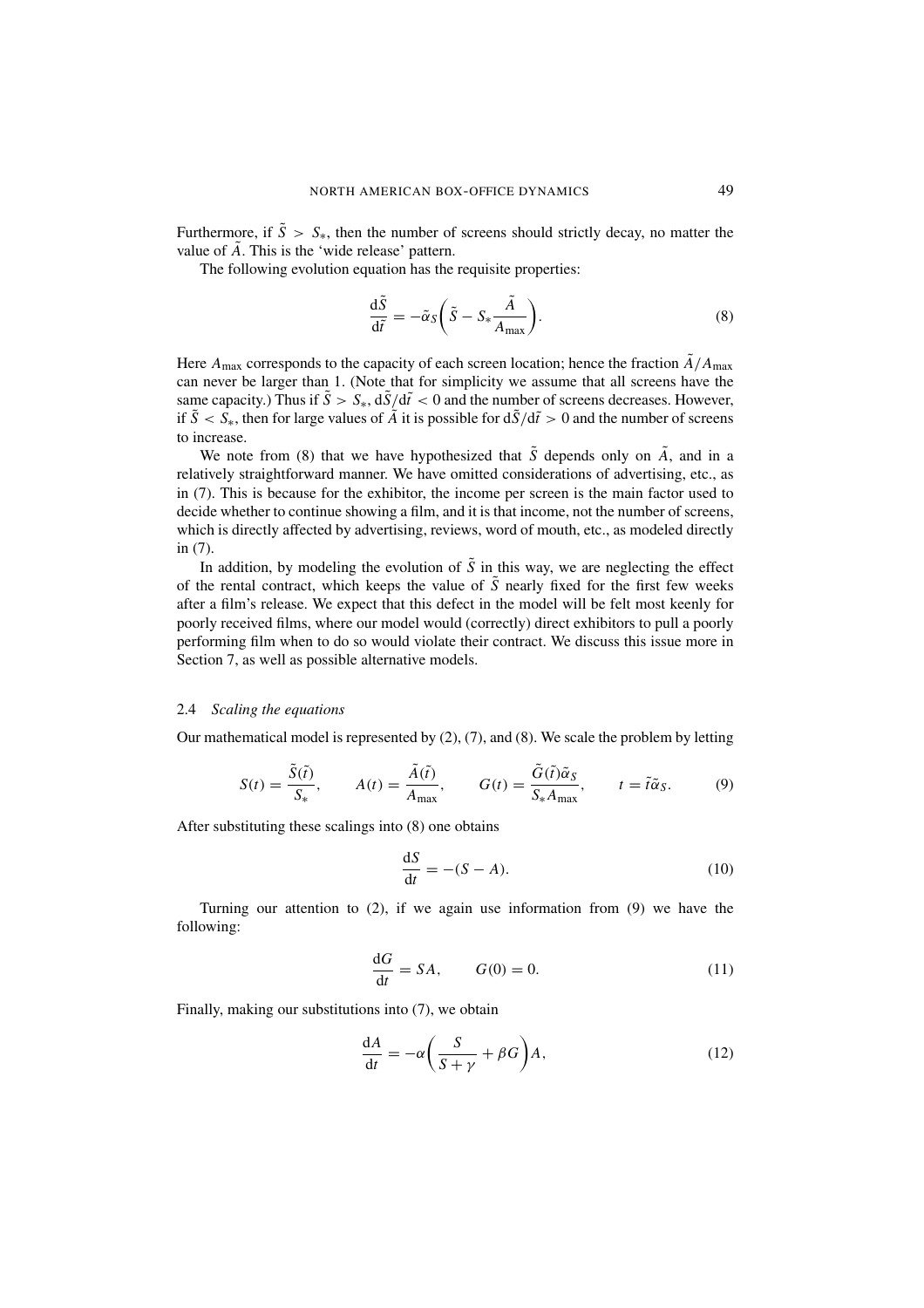#### 50 D. A. EDWARDS AND R. BUCKMIRE

where

$$
\gamma = \frac{\tilde{\gamma} M}{S_*}, \qquad \alpha = \frac{\tilde{\alpha}_A}{\tilde{\alpha}_S} \frac{1}{D(1+\epsilon)}, \qquad \beta = \frac{\tilde{\beta} H_{\%}^2 S_* A_{\text{max}}}{P \tilde{\alpha}_S}.
$$
 (13)

Note that we have constructed our system such that all the parameters lie in only one evolution equation—the one for *A*.

Our model is now given by (10)–(12). Lastly, we specify initial conditions for *A* and *S*:

$$
A(0) = A_0, \qquad S(0) = S_0. \tag{14}
$$

There are three unknown parameters:  $\alpha$ ,  $\beta$  and  $\gamma$ .  $\alpha$  reflects the relative importance of screen decay rate versus the attendance decay rate.  $\beta$  incorporates the effect of word of mouth.  $\gamma$  is the effectiveness of the marketing and advertising campaigns.

#### 2.5 *Some remarks on parameter estimation*

We conclude this section by characterizing the dependence of the various parameters in our model. They fall into several categories or groups:

- (A) Parameters fixed for all movies, and hence can be estimated *a priori* from a database. These include  $P$ , the ticket price,  $A_{\text{max}}$ , the maximum revenue that can be generated per screen, and *S*∗, the critical threshold beyond which the number of screens cannot increase.
- (B) Parameters that depend on genre, cast, etc., which can also be estimated *a priori* from a database. These include  $\tilde{\alpha}_A$ , the natural decay rate for attendance,  $\tilde{\alpha}_S$ , the natural decay rate for screens, and  $\tilde{\beta}$ , the effect of word-of-mouth.
- (C) Parameters that depend on each individual movie, and hence must be estimated during the movie's lifetime. *M*, the amount spent on advertising, should be known before or shortly after the movie's release, as will  $\epsilon$ , the critical rating. *D*, the number of times an average moviegoer will see the film,  $\tilde{\gamma}$ , the effectiveness of advertising, and  $H_{\%}$ , the unfavorability proportion, can be estimated during the run of the movie.

The fact that these parameters must be estimated on the fly is not as detrimental to the model as it might first appear. Due to the initial contractual obligation, distributors are in essence locked in to a fixed run. It is only after the period ends (and several weeks' worth of data has been tabulated) that distributors must make decisions about where to spend advertising dollars most effectively, which contracts to renew, etc.

With an appropriately designed model, a simple minimization procedure implemented in a program such as Matlab can fit the solutions of  $(10)$ – $(12)$  to the data, thus generating parameter estimates which can be used by the distributors for decision-making. It must be noted that such a first estimate would be necessarily crude due to the limited number of data points available. However, with each succeeding week the model could be refined incorporating new data as they become available. Sawhney & Eliashberg (1996) implement just such a refinement scheme in their probabilistic model. (For more details of how such a process could be carried out in practice, see Section 6.)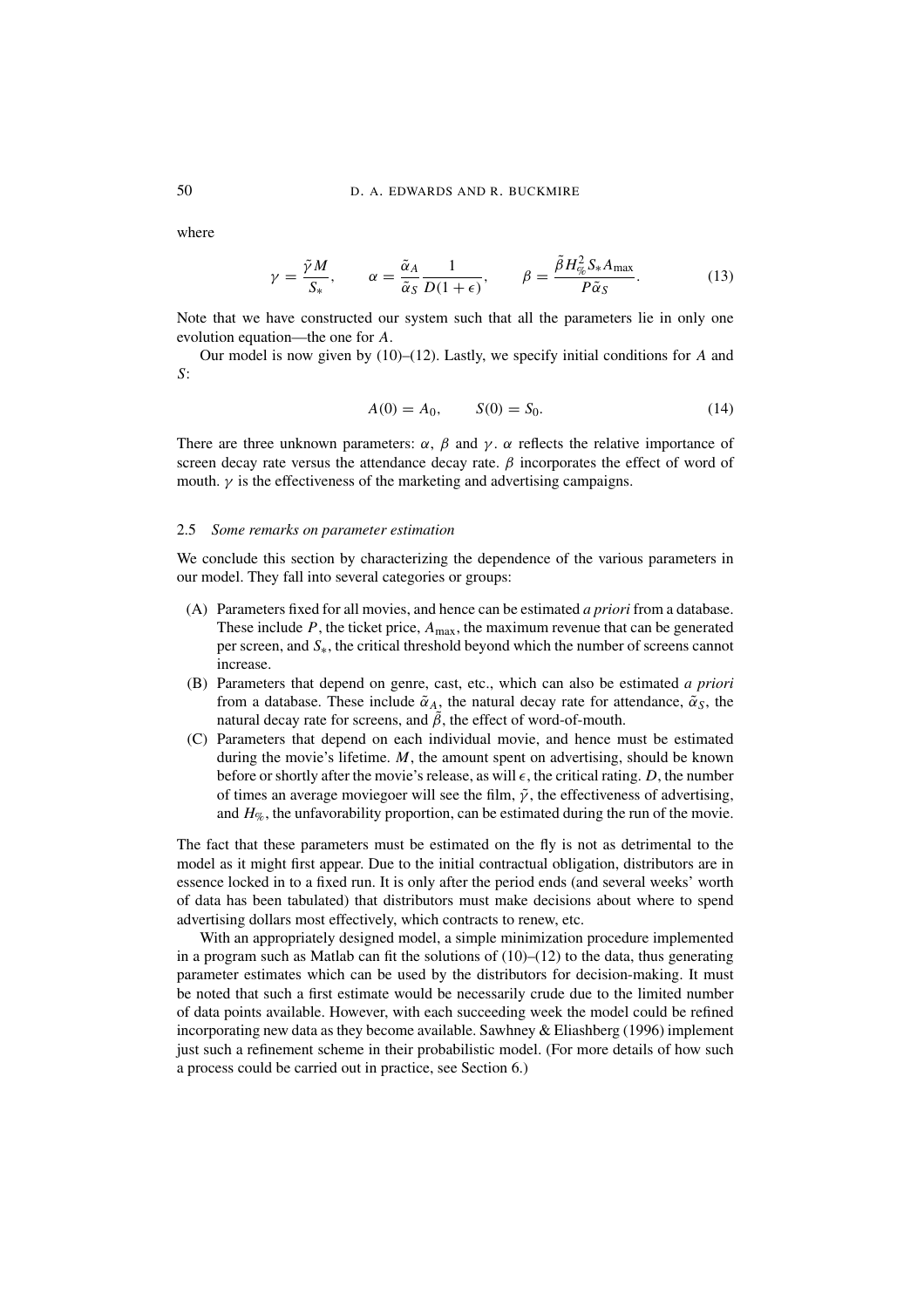#### **3. Asymptotic results**

Equations (10)–(12) are a complicated system that cannot be solved analytically in closed form. However, in certain parameter regimes, we may obtain closed-form asymptotic results.

### 3.1 *One-parameter reductions*

3.1.1  $\alpha \to \infty$ . We begin by focusing on the case where  $\alpha \to \infty$ . This corresponds to the case where  $\tilde{\alpha}_A \gg \tilde{\alpha}_S$ . This happens when the response time of the screens is very long; i.e. because of contractual or other restrictions, the number of screens remains relatively constant no matter how the movie is performing. It also corresponds to the case where the type of film is such that we expect attendance to decay quickly.

With  $\alpha \to \infty$ , there is no balance on the right-hand side of (12) other than  $A = 0$ . Therefore, there must be an initial layer during which the attendance decays rapidly. Since *A* and *S* are initially O(1), the d*G*/d*t* term in (11) must also be O(1). Thus both *G* and *t* must be scaled in equal proportion and so we let

$$
G(t) = \alpha^{-a} g(\tau), \qquad \tau = \alpha^a t, \quad a > 0.
$$
 (15)

Note that this corresponds to a small gross, since the attendance rate is dropping quickly. With this substitution, one can see from (10) that *S* evolves on a time scale slower than  $\tau$ and hence on the  $\tau$  scale is fixed at the constant initial value  $S_0$ .

Substituting this result and (15) into (11) and (12), we have the following:

$$
\frac{\mathrm{d}g}{\mathrm{d}\tau} = S_0 A,\tag{16}
$$

$$
\alpha^a \frac{dA}{d\tau} = -\alpha (r_1 + \beta \alpha^{-a} g) A, \qquad r_1 = \frac{S_0}{S_0 + \gamma}, \tag{17}
$$

from which we have that  $a = 1$ . Solving (16) and (17), we obtain, to leading order in  $\alpha$ ,

$$
A(\tau) = A_0 e^{-r_1 \tau}, \qquad (18)
$$

$$
g(\tau) = \frac{S_0 A_0 (1 - e^{-r_1 \tau})}{r_1}.
$$
\n(19)

From the form of (10)–(12) we know that the steady state for *S* has to be  $S = 0$ . Therefore, one could ask what happens on the long time scale *t* where *S* decays. Since  $A(\tau = \infty) = 0$ by (18), there is no change to *G* on the *t* time scale.

3.1.2  $\alpha \rightarrow 0$ . When  $\alpha \rightarrow 0$ , one can see from (12) that *A* evolves on a slower time scale, and hence on this time scale  $A(t) = A_0$ . Substituting this result into (10) yields

$$
S(t) = A_0 + (S_0 - A_0) e^{-t},
$$
\n(20)

where we have used (14).

On this time scale, *G* never approaches a constant because neither *S* nor *A* goes to zero, and hence we must introduce a long time scale. Again, since *A* and *S* are initially O(1) on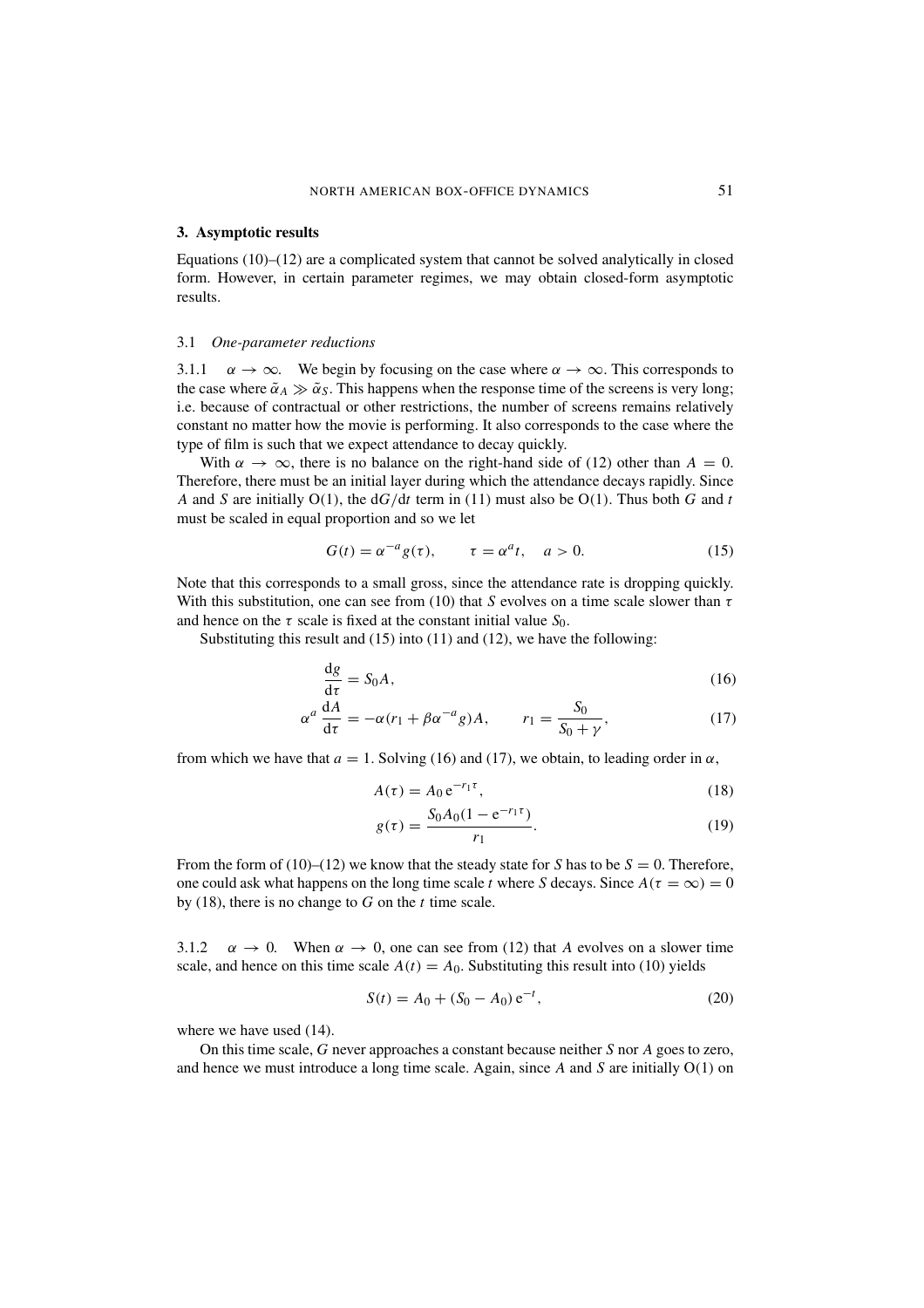this time scale, we see that the  $dG/dt$  term in (11) must also be  $O(1)$ . Therefore, both *G* and *t* must be scaled in equal proportion and so we again use the scaling in (15). Note that this corresponds to a large gross, which we would expect for a movie where the attendance decays very slowly.

Substituting  $(15)$  into  $(10)$ , we obtain

$$
\alpha^a \frac{dS}{d\tau} = -(S - A) \qquad \Longrightarrow \qquad S(\tau) = A(\tau). \tag{21}
$$

Note that this is acceptable since  $A_0 = S(t = \infty) = S(\tau = 0) = A(\tau = 0)$ . Substituting (15) and (21) into (11) and (12), we have the following:

$$
\frac{\mathrm{d}g}{\mathrm{d}\tau} = A^2,\tag{22}
$$

$$
\alpha^a \frac{dA}{d\tau} = -\alpha \left( \frac{S}{S + \gamma} + \beta \alpha^{-a} g \right) A,\tag{23}
$$

from which we conclude that  $a = 1/2$  for a dominant balance. Combining these equations yields

$$
\frac{\mathrm{d}^2 g}{\mathrm{d}\tau^2} = -2\beta g \frac{\mathrm{d}g}{\mathrm{d}\tau}, \qquad \frac{\mathrm{d}g}{\mathrm{d}\tau}(0) = A_0^2. \tag{24}
$$

Equation (24) is a form of a *logistic equation*; in the Appendix we present a brief discussion of the equation and its solution in order to introduce notation we shall use throughout this paper.

From the Appendix it can be seen that (24) is just (54) with  $G = g$ ,  $G_0 = A_0^2$ ,  $t = \tau$ ,  $a = 0$ , and  $b = 2\beta$ . Therefore, we may obtain our solutions from (55)–(57):

$$
g_{\pm} = \pm A_0 / \sqrt{\beta}, \qquad r_2 = 2A_0 \sqrt{\beta}, \tag{25}
$$

$$
g(\tau) = g_+ \tanh\left(\frac{r_2 \tau}{2}\right), \qquad A(\tau) = A_0 \operatorname{sech}\left(\frac{r_2 \tau}{2}\right), \tag{26}
$$

where in the last expression we have used (22).

3.1.3  $\beta \to \infty$ . The case where  $\beta$  is very large corresponds to the case where the effect of bad word of mouth is quite strong, causing the movie to close very quickly. In this case there is no balance in (12), since the last term on the right-hand side is dominant. Therefore, we must either introduce a fast time scale (corresponding to the movie closing quickly) to make the left-hand side of (12) larger, scale *G* to make the  $\beta G$  term smaller, or both.

Since *A* and *S* are initially  $O(1)$ , we see that the  $dG/dt$  term in (11) must also be  $O(1)$ . Therefore, both *G* and *t* must be scaled in equal proportion, so we let

$$
G(t) = \beta^{-a} g(\tau), \qquad \tau = \beta^a t, \quad a > 0,
$$
 (27)

in (12) to obtain

$$
\beta^a \frac{dA}{d\tau} = -\left(\frac{S}{S+\gamma} + \beta^{1-a}g\right)A,\tag{28}
$$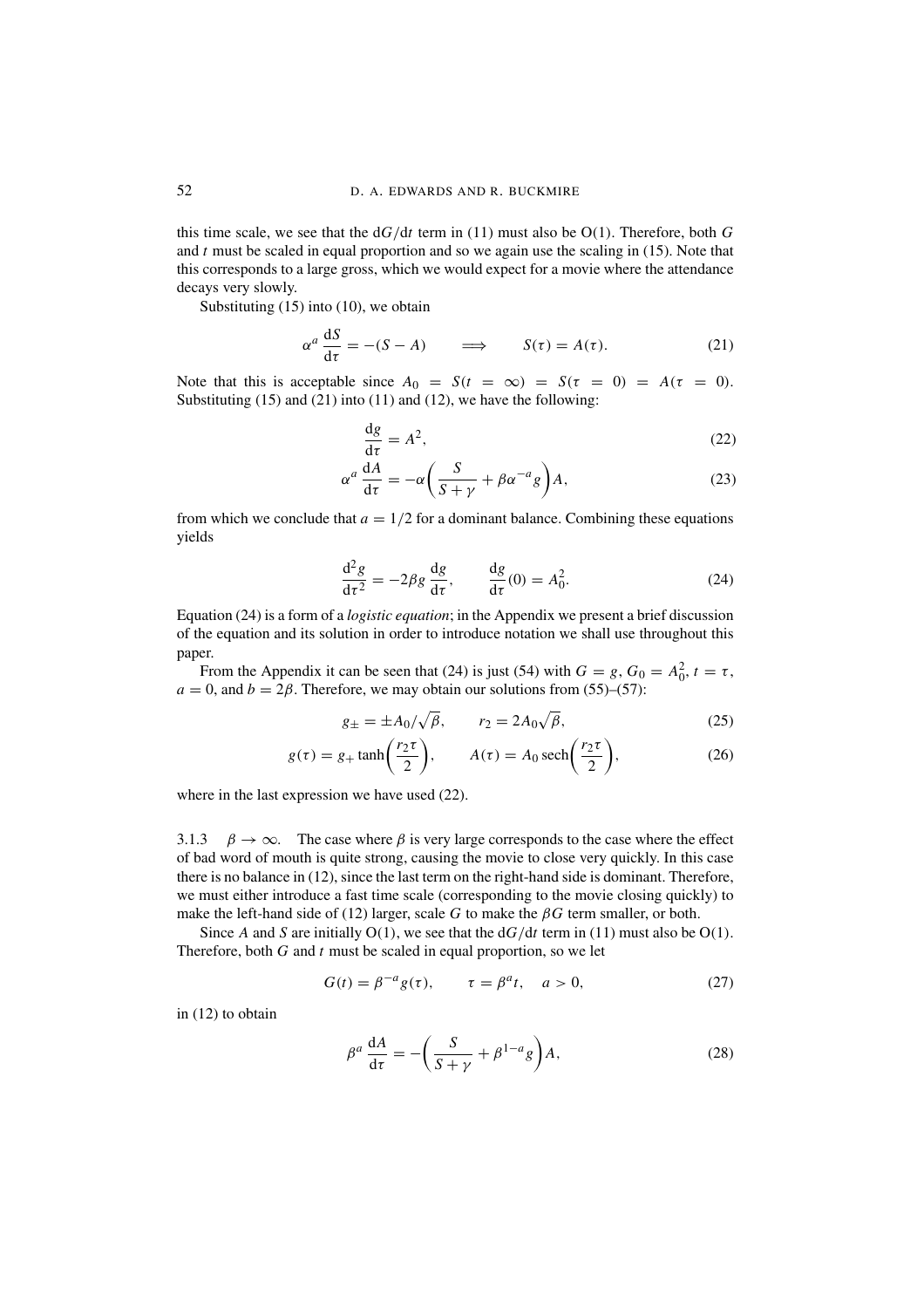from which we conclude that  $a = 1/2$ . Note that this implies that G is very small, corresponding to a film that closes quickly. Substituting (27) with  $a = 1/2$  into (10), we see that *S* evolves on a slower time scale, and hence on the  $\tau$  scale, the number of screens *S* is fixed at the constant initial value  $S_0$ . Again, this corresponds to a case where the demise of the film is so rapid that there is not time to reduce the number of screens.

Finally, making the substitutions into (28) and (11), we have the following:

$$
\frac{\mathrm{d}g}{\mathrm{d}\tau} = S_0 A,\tag{29}
$$

$$
\frac{d^2g}{d\tau^2} = S_0(-gA) = -g\frac{dg}{d\tau}, \qquad \frac{dg}{d\tau}(0) = S_0A_0, \qquad g(0) = 0.
$$
 (30)

But (30) is just (54) with  $G = g$ ,  $G_0 = S_0 A_0$ ,  $t = \tau$ ,  $a = 0$ , and  $b = 1$ . Therefore, we may obtain our solutions from (55)–(57):

$$
g_{\pm} = \pm \sqrt{2S_0 A_0}, \qquad r_2 = g_+, \tag{31}
$$

$$
g(\tau) = g_+ \tanh\left(\frac{g_+ \tau}{2}\right), \qquad A(\tau) = A_0 \operatorname{sech}^2\left(\frac{g_+ \tau}{2}\right), \tag{32}
$$

where in the last expression we have used (29). Again we note that since  $A(\tau = \infty) = 0$ by (32), the fact that *S* decays on the *t* time scale will not affect *G*.

### 3.2  $\beta \rightarrow 0$ *: two-parameter reductions*

When  $\beta \to 0$ , some work will show that the resulting system is still not solvable in closed form. Therefore, we are forced to look at combinations of parameter regimes when  $\beta \to 0$ .

3.2.1  $\beta \to 0$ ,  $\gamma \to 0$ . When  $\beta \to 0$  and  $\gamma \to 0$ , the effect of word of mouth is quite low, so the decay rate for *A* is basically the natural decay rate. In this case, the solution of (12) becomes, to leading order in  $\beta$ ,

$$
A(t) = A_0 e^{-\alpha t}.
$$
\n(33)

Substituting (33) into (10) and solving subject to (14), we obtain

$$
S(t) = \frac{A_0(e^{-t} - e^{-\alpha t})}{\alpha - 1} + S_0 e^{-t}, \qquad \alpha \neq 1.
$$
 (34)

Note that (34) does not hold in the case  $\alpha = 1$ , which is the case when the decay rates for the screens and the average is the same. In this case, we have

$$
S(t) = A_0 t e^{-t} + S_0 e^{-t}, \qquad \alpha = 1.
$$
 (35)

Substituting (33)–(35) into (11) yields

$$
G(t) = \frac{A_0[1 - e^{-(\alpha + 1)t}]}{\alpha + 1} \left( S_0 + \frac{A_0}{\alpha - 1} \right) - \frac{A_0^2 (1 - e^{-2\alpha t})}{2\alpha(\alpha - 1)}, \qquad \alpha \neq 1,
$$
 (36)

$$
G(t) = A_0^2 \left[ \frac{1}{4} - \left( \frac{1}{4} + \frac{t}{2} \right) e^{-2t} \right] + \frac{A_0 S_0 (1 - e^{-2t})}{2}, \qquad \alpha = 1.
$$
 (37)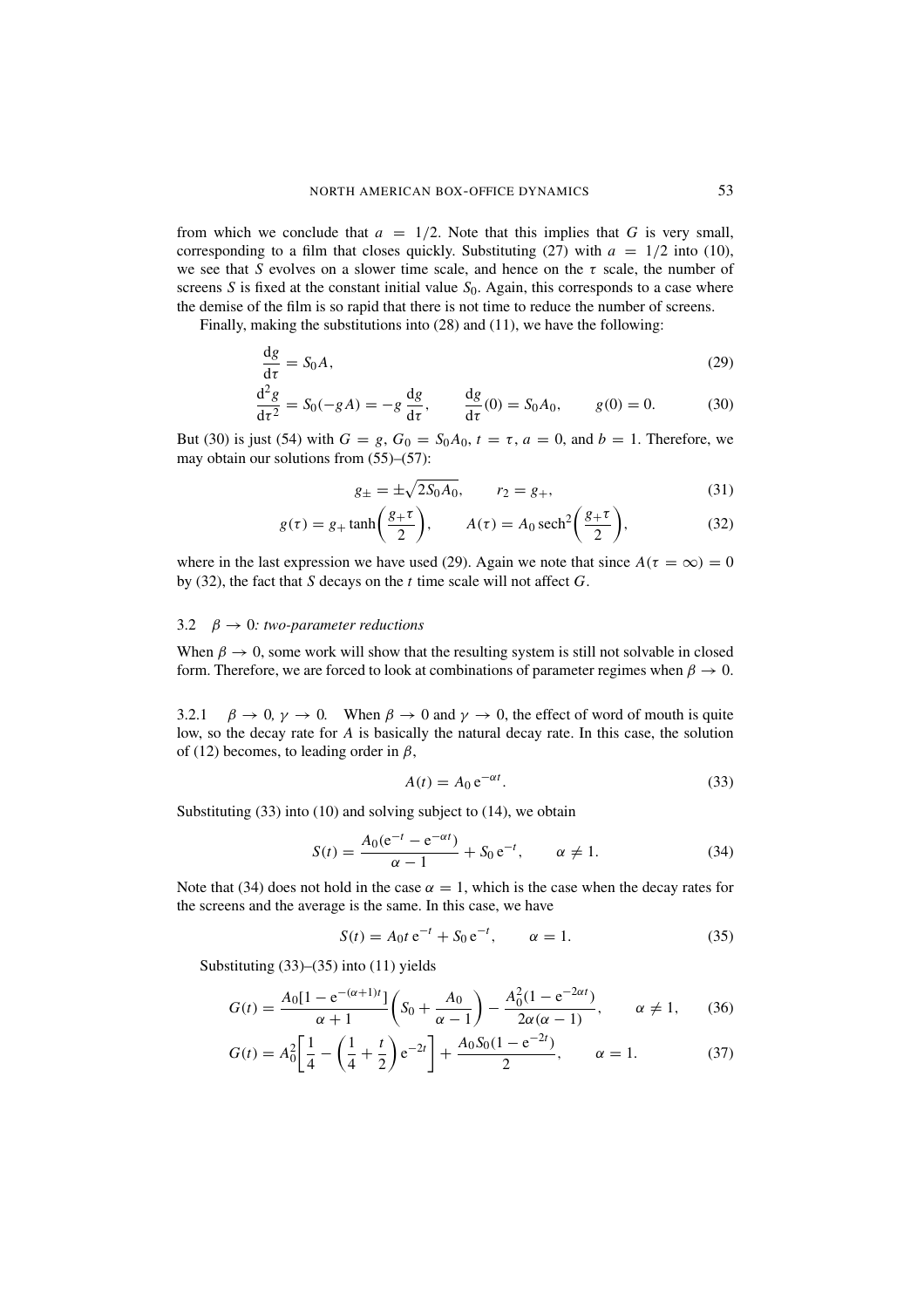3.2.2  $\beta \to 0$ ,  $\gamma \to \infty$ . Now we look at the case where  $\beta \to 0$  and  $\gamma \to \infty$ . This corresponds to the case where the effect of word of mouth is quite low, so the decay rate for *A* is very long. Thus on this time scale  $A(t) = A_0$ , so (20) holds in this case as well.

Since *A* and *S* are initially  $O(1)$ , we see that the  $dG/dt$  term in (11) must also be  $O(1)$ . Therefore, both *G* and *t* must be scaled in equal proportion and so we again use the scaling in (27). Note that this implies that *G* is very large, corresponding to a film that does a lot of business because the average stays high. Substituting (27) into (10), we have the following:

$$
\beta^a \frac{dS}{d\tau} = -(S - A) \qquad \Longrightarrow \qquad S(\tau) = A(\tau). \tag{38}
$$

Equations (38) and (21) agree because both model the dynamics on long time scales. Substituting (27) and (38) into (11), we obtain

$$
\frac{\mathrm{d}g}{\mathrm{d}\tau} = A^2. \tag{39}
$$

Substituting (27) and (38) into (12), we obtain, to leading orders,

$$
\beta^a \frac{dA}{d\tau} = -\alpha \left( \frac{A}{A + \gamma} + \beta^{1-a} g \right) A. \tag{40}
$$

In order for the  $\beta$  terms to match, *a* must equal 1/2. Therefore, (40) becomes, to leading order,

$$
\frac{dA}{d\tau} = -\alpha \left( \frac{A}{\gamma \beta^{-1/2}} + g \right) A. \tag{41}
$$

If  $\gamma \beta^{-1/2} = O(1)$ , then the system (39) and (41) cannot be solved in closed form. Therefore, to obtain analytical results, we have two choices: the case where  $\gamma \beta^{-1/2} \to \infty$ or  $\nu \beta^{-1/2} \to 0$ .

We consider the former case first. In this case, we may combine (39) and (41) to obtain

$$
\frac{d^2g}{d\tau^2} = -2\alpha g A^2 = -2\alpha g \frac{dg}{d\tau}, \qquad \frac{dg}{d\tau}(0) = A_0^2, \qquad g(0) = 0.
$$
 (42)

But (39) and (42) are just (22) and (24) with  $\beta = \alpha$ . Therefore, our solutions are given by (25), (26):

$$
g_{\pm} = \pm A_0 / \sqrt{\alpha}, \qquad r_2 = 2A_0 \sqrt{\alpha}, \tag{43}
$$

$$
g(\tau) = g_{+} \tanh\left(\frac{r_{2}\tau}{2}\right), \qquad A(\tau) = A_{0} \operatorname{sech}\left(\frac{r_{2}\tau}{2}\right). \tag{44}
$$

Alternatively, if  $\gamma \beta^{-1/2} \to 0$ , then the perturbation expansion needs to be done in  $\gamma$ . Thus, analogous to the above, we let

$$
G(t) = \gamma^a g(\tau), \qquad \tau = \gamma^{-a} t, \quad a > 0. \tag{45}
$$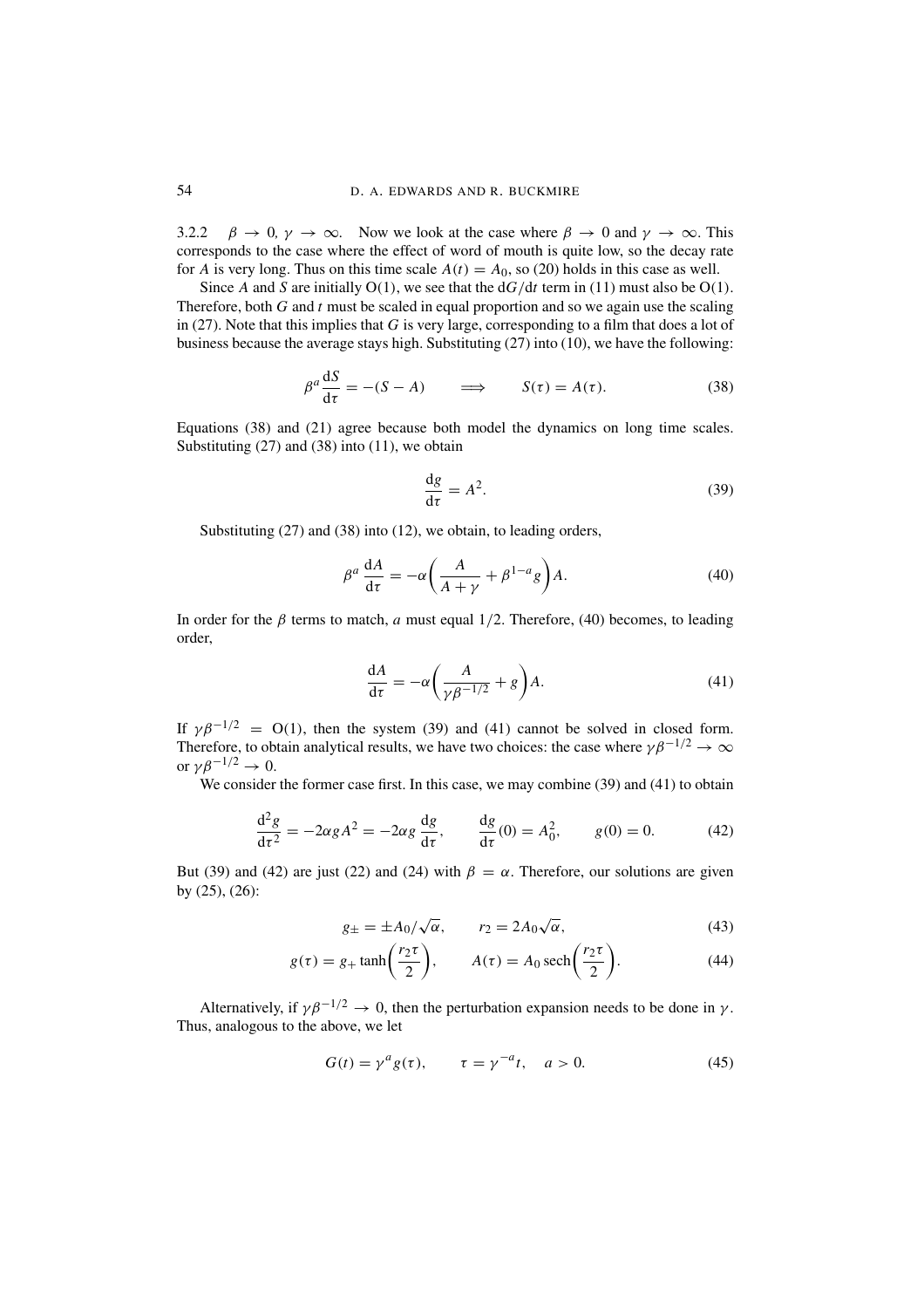Again we have a large *G* and a long time scale, so (38) and (39) hold. Substituting (45) and (38) into (12), we obtain, to leading orders,

$$
\gamma^{-a} \frac{dA}{d\tau} = -\alpha \left( \frac{A}{A + \gamma} + \beta \gamma^a g \right) A.
$$

We expect a dominant balance between the left-hand side and the first term in the righthand side, so we set  $a = 1$ . Hence we obtain

$$
\frac{\mathrm{d}A}{\mathrm{d}\tau} = -\alpha A^2.
$$

where the second term vanishes because of the case we are examining.

Continuing to solve, we have

$$
A(\tau) = \frac{A_0}{1 + A_0 \alpha \tau}, \qquad g(\tau) = \frac{A_0^2 \tau}{1 + A_0 \alpha \tau}.
$$
 (46)

Note that this is the only case where we have algebraic, rather than exponential, decay of *A*.

### **4. Numerical results: varying parameters**

In this section we discuss how the numerical results are computed, as well as the variance of the solutions upon various parameters. Thus the sensitivity of the solution upon the parameters which must be estimated can be obtained.

To illustrate the effect of varying the various dimensionless parameters in the problem, we consider the specific case of *Runaway Bride*, which was the ninth highest-grossing film for the North American box office between April 1, 1999 and April 1, 2000 (Beilinson, 2000). The following dimensionless parameters were estimated using the box-office data:

$$
\alpha = 0.8350,
$$
  $\beta = 3.9709,$   $\gamma = 1.3228.$  (47)

In order to estimate the dimensionless parameters  $\alpha$ ,  $\beta$ , and  $\gamma$ , the data for each film were loaded into a Matlab file. The lsqcurvefit command was used to optimize the parameters by minimizing the residual between the data and Matlab's numerical solution of the system  $(10)$ – $(12)$ . The numerical solution was transformed back into dimensional variables before the optimization procedure so that the actual data (rather than scaled versions) could be fitted.

### 4.1 *Varying* α

Figure 1 shows the effect of varying  $\alpha$  on A, the weekly revenue per screen. Throughout the paper, for graphing purposes the solutions have been transformed back into dimensional variables. That is, the time scale is weeks and the other axis has dimensions of screens or dollars.

Here the variation is about the 'ideal' value quoted in (47). Note that as  $\alpha$  increases, the decay rate of *A* increases, as expected. From (13), we note that the movie-dependent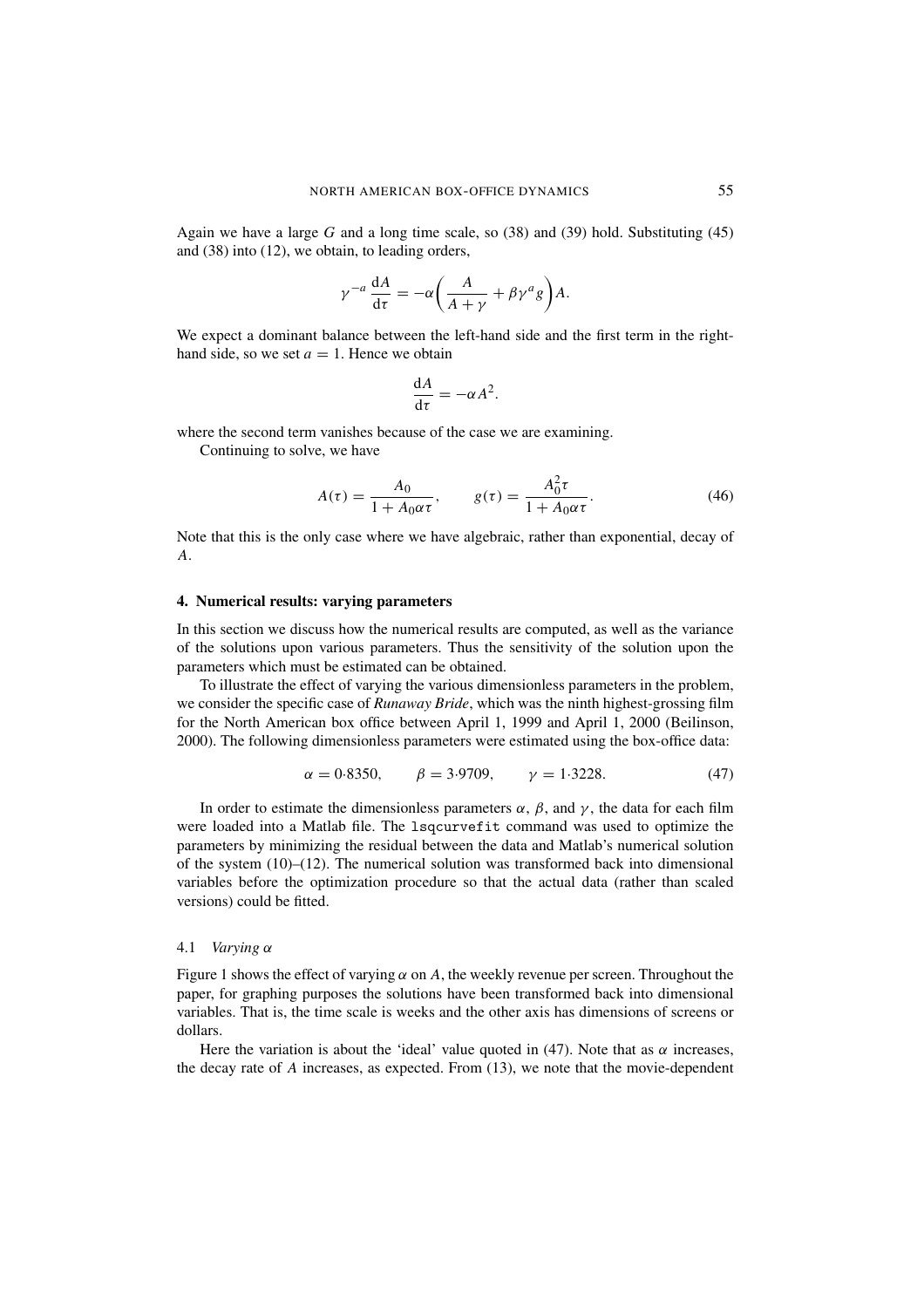

FIG. 1. Effect of varying  $\alpha$  on  $\tilde{A}$ . In increasing order of thickness:  $\alpha = 0.95, 1, 1.19, 1.38$ , and 1.57 times the value in (47).

parameters in  $\alpha$  are *D* and  $\epsilon$ . Thus, we see that if some fraction of the populace wants to see the film repeatedly, or the reviews are good, this will boost attendance over time.

However, we note that there is not much difference in the graphs. Since the vast proportion of moviegoers will not see the same film twice, *D* is bounded very close to 1, while  $\epsilon$  has been constrained between  $\pm 0.05$ . Therefore, though *A* may be sensitive to changes in  $\alpha$ , its limited range means that as a practical matter  $\alpha$  has little effect on the solution. Since *S* and *G* depend on  $\alpha$  only through *A*, the variations in those graphs with  $\alpha$ are similar.

### 4.2 *Varying* β

Figure 2 shows the effect of varying  $\beta$  on A. Note that as  $\beta$  increases, the decay rate of *A* increases, as expected. From (13), we note that the movie-dependent parameter in  $\beta$  is  $H<sub>\%</sub>$ . Thus, if more people hate the movie, this will depress attendance over time.

Here there is a wide variation in the graphs due to the wide variation of  $\beta$  (nearly two orders of magnitude each way). Since  $H_{\%}$  can vary widely between movies and  $\beta$  depends on its square, a wide variation in  $\beta$  is possible.

*S* and *G* depend on β only through *A*, but the wide variations in *A* cause wide variations in *S* and *G*, as shown in Figs 3 and 4.

### 4.3 *Varying* γ

Figure 5 shows the effect of varying  $\gamma$  on *A*. Note that as  $\gamma$  increases, the decay rate of *A* decreases, as expected. From (13), we note that the movie-dependent parameter in  $\gamma$  is M. Thus, if more advertising dollars are spent, this will increase attendance over time. Here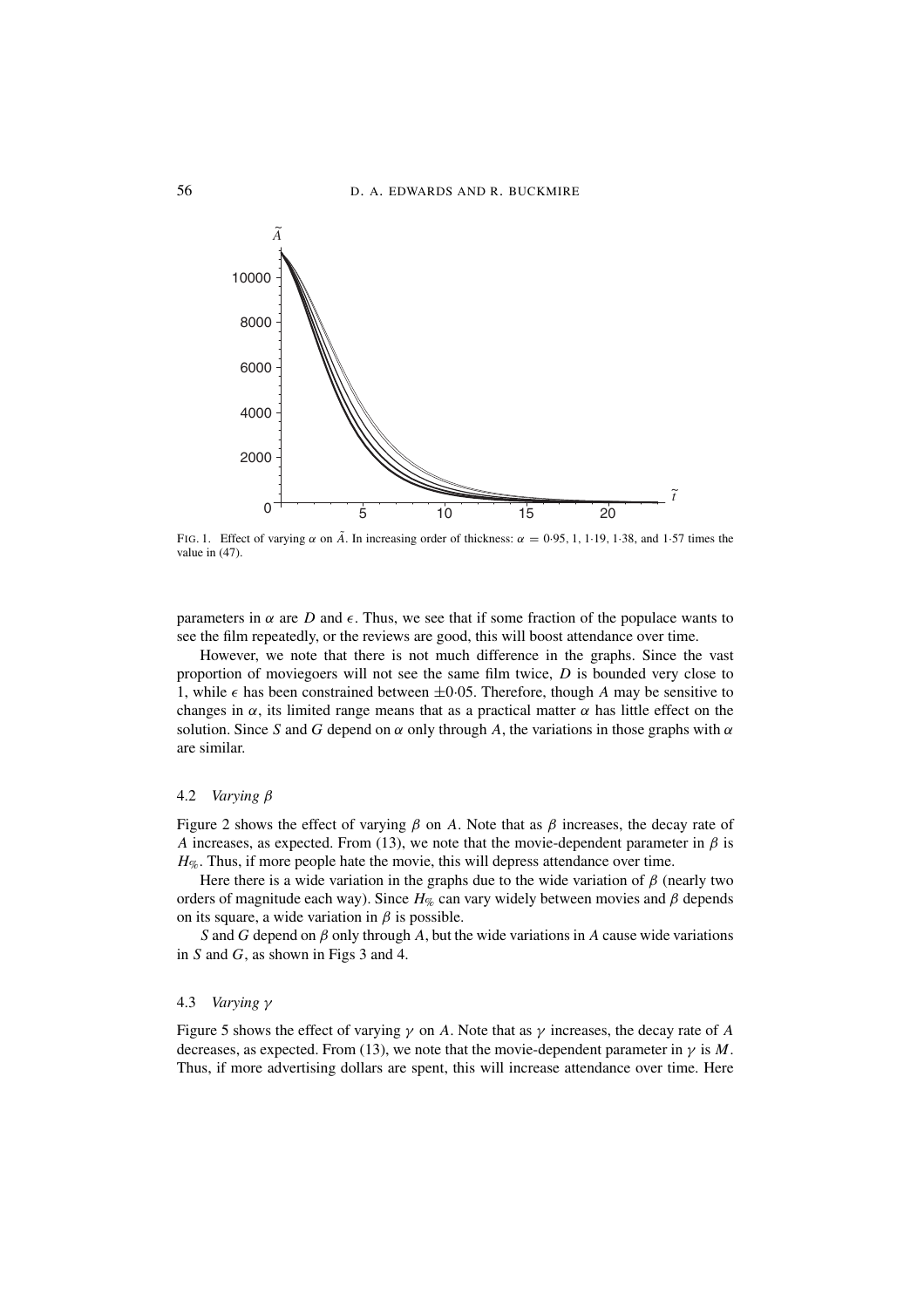

FIG. 2. Effect of varying  $\beta$  on  $\tilde{A}$ . In increasing order of thickness:  $\beta = 1/81, 1/9, 1, 9$ , and 81 times the value in (47).



FIG. 3. Effect of varying  $\beta$  on  $\tilde{S}$ . In increasing order of thickness:  $\beta = 1/81, 1/9, 1, 9$ , and 81 times the value in (47).

there is a relatively modest effect of  $\tilde{A}$  on  $\gamma$ , since here  $\gamma$  varies only by around one order of magnitude each way.

Though *S* depends on  $\gamma$  only through *A*, we note from Fig. 6 that by increasing advertising dollars and hence attendance, the distributor can also increase the number of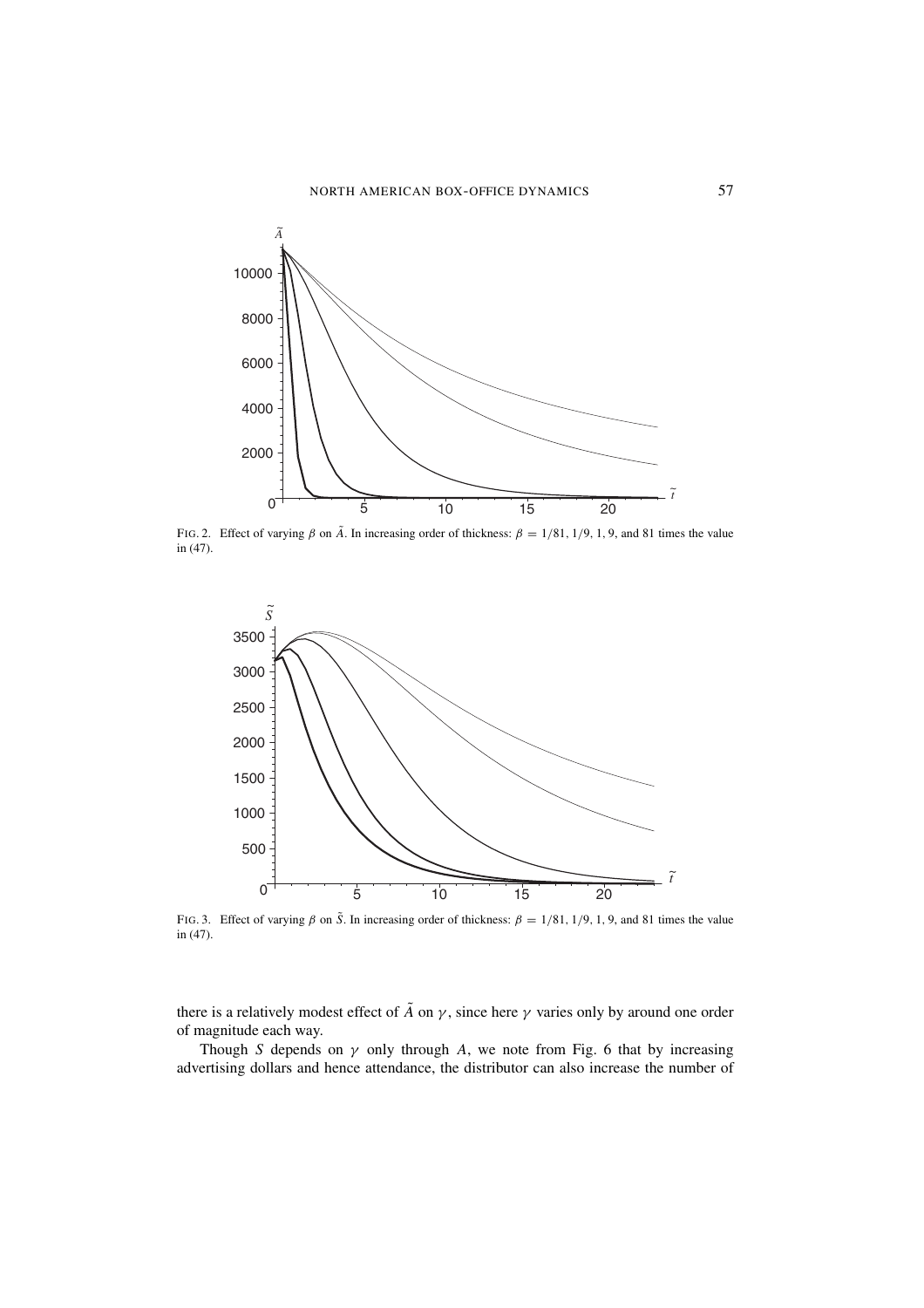

FIG. 4. Effect of varying  $\beta$  on  $\tilde{G}$ . In increasing order of thickness:  $\beta = 1/81, 1/9, 1, 9$ , and 81 times the value in (47).



FIG. 5. Effect of varying  $\gamma$  on  $\tilde{A}$ . In increasing order of thickness:  $\gamma = 1/9, 1/3, 1, 3$ , and 9 times the value in (47).

screens on which the film is showing, at least in the short term. The multiplicative effects of *S* and *A* can cause a rather substantial change in *G*, as shown in Fig. 7.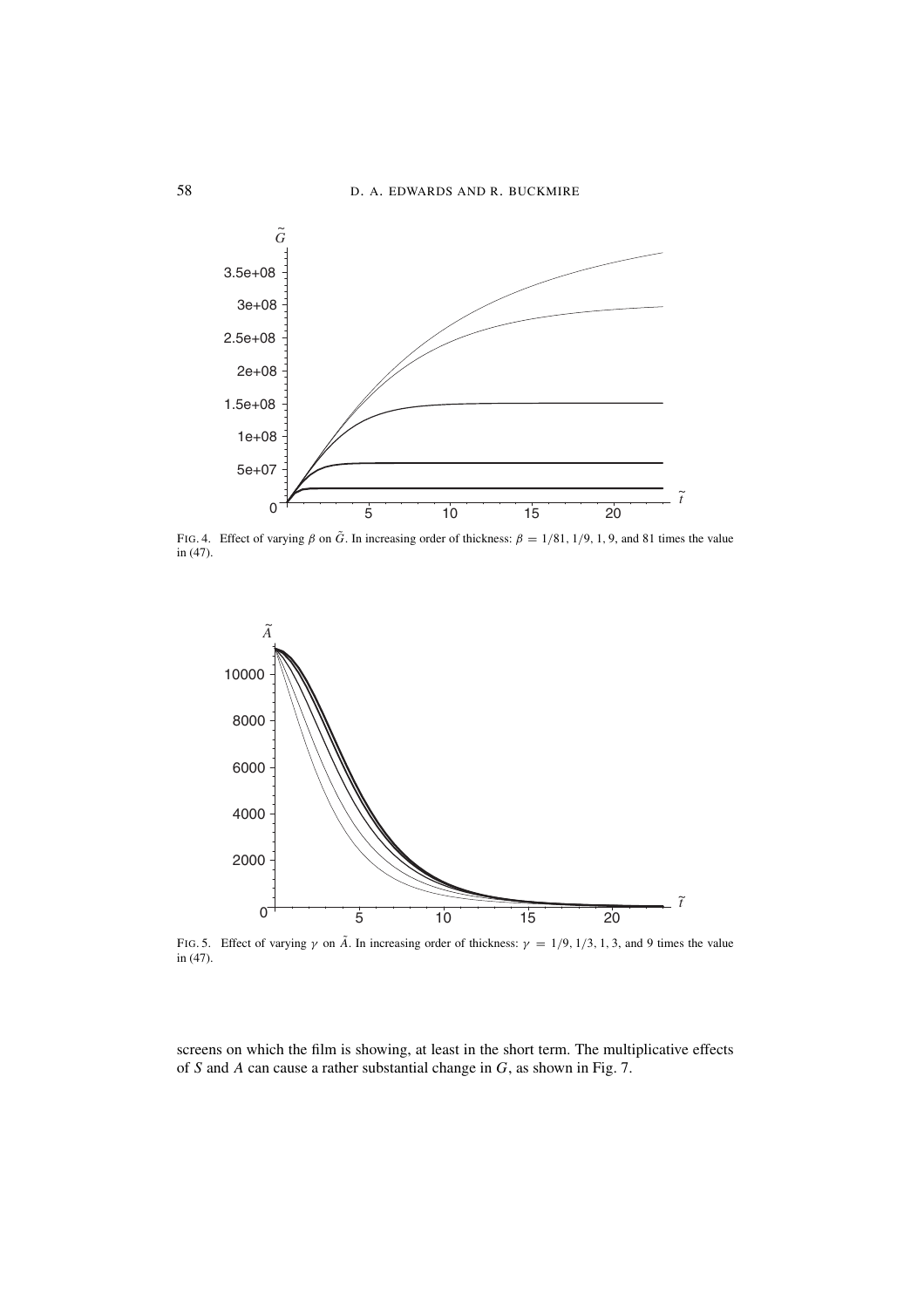

FIG. 6. Effect of varying  $\gamma$  on  $\tilde{S}$ . In increasing order of thickness:  $\gamma = 1/9, 1/3, 1, 3$ , and 9 times the value in (47).



FIG. 7. Effect of varying  $\gamma$  on  $\tilde{G}$ . In increasing order of thickness:  $\gamma = 1/9, 1/3, 1, 3$ , and 9 times the value in (47).

## 4.4 *Varying S*<sup>∗</sup>

We conclude this section with some remarks on the effect of *S*∗. We note from Fig. 8 that varying *S*<sup>∗</sup> (here by a factor of 2 each way) has very little effect on *A*, with increasing the number of screens increasing the attendance slightly. This small effect is expected, as *S*<sup>∗</sup>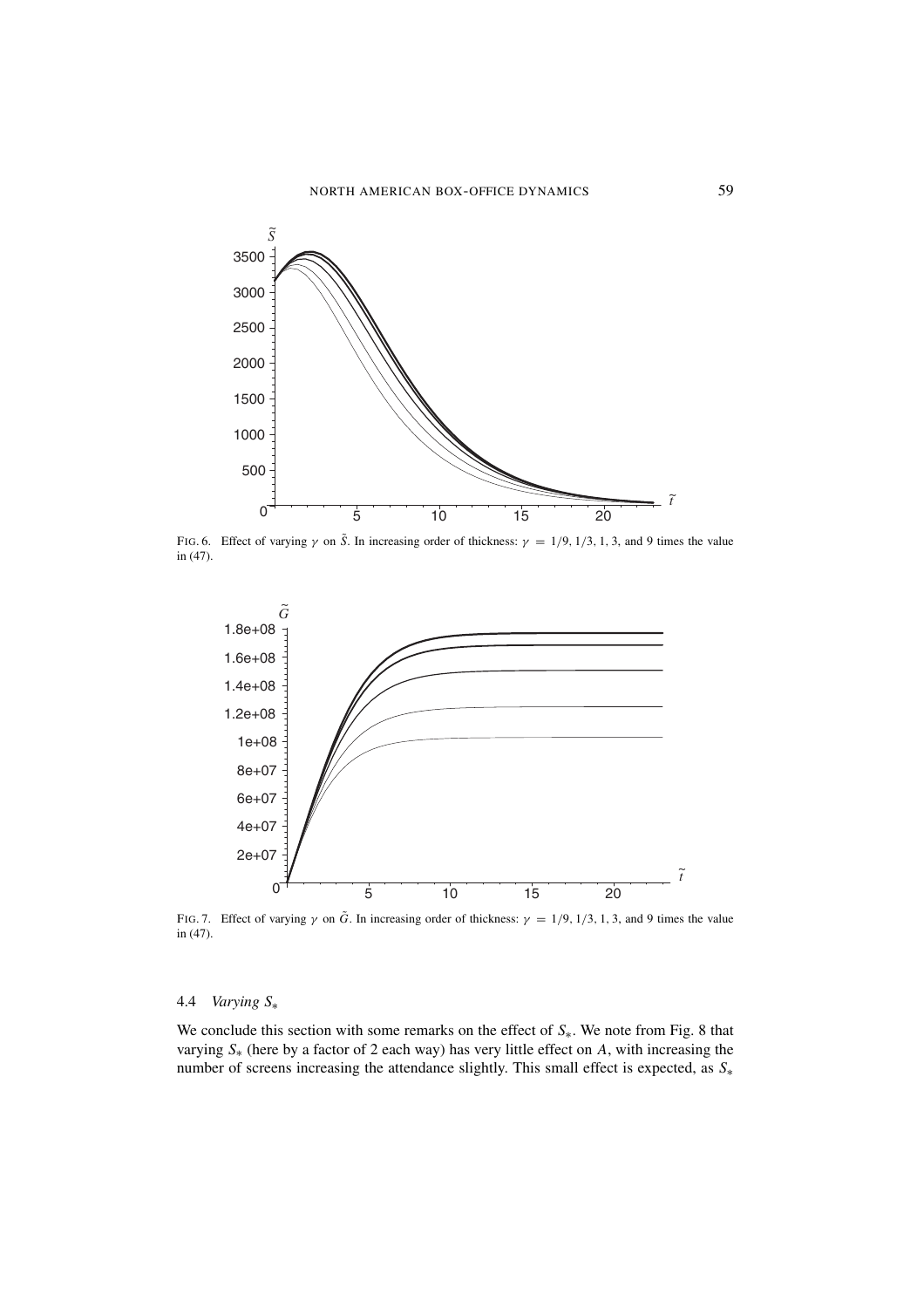

FIG. 8. Effect of varying  $S_*$  on  $\tilde{A}$ . In increasing order of thickness:  $S_* = 2^{-1}$ ,  $2^{-1/2}$ , 1,  $2^{1/2}$ , and 2 times the value in (47).

is dictated by industry decision-making processes and does not reflect the choices of the public.

However, in Fig. 9 we see that varying *S*<sup>∗</sup> even by a small amount causes wide variations in the number of screens on which a film is shown. This sensitive dependence makes sense, as it is exactly the value of *S*<sup>∗</sup> that determines exactly how the studios distribute their films. This wide variation in *S* overcomes the small variation in *A* when the two are multiplied, thus producing moderate variation in grosses, as shown in Fig. 10.

#### **5. Numerical results: comparison with data**

In this section we discuss comparisons between actual box-office data and the results of numerical simulations using our model.

The 'weekend box-office estimates' announced in the mass media on Sundays are actually produced by the studios themselves, and are hence unreliable. The official, verified box-office numbers are usually available in the Tuesday edition of the *Los Angeles Times* as well as *Variety* and the *Hollywood Reporter*. Almost all of these media outlets use Exhibitor Relations, Inc. as the source of their data. A number of websites have developed which are devoted to maintaining archival databases of this box-office data; we chose Beilinson (2000) as our source. This website claims to contain box-office data for every film released in North America since 1997.

We looked at revenue data for the North American box office between April 1, 1999 and April 1, 2000. For this period we selected three films from separate parts of the revenue spectrum: *Runaway Bride* (9th of 442), *At First Sight* (67th of 442) and *Jawbreaker* (166th of 442). In the following sections we shall describe the individual features of the box-office behavior of these three films and provide numerical and graphical results which indicate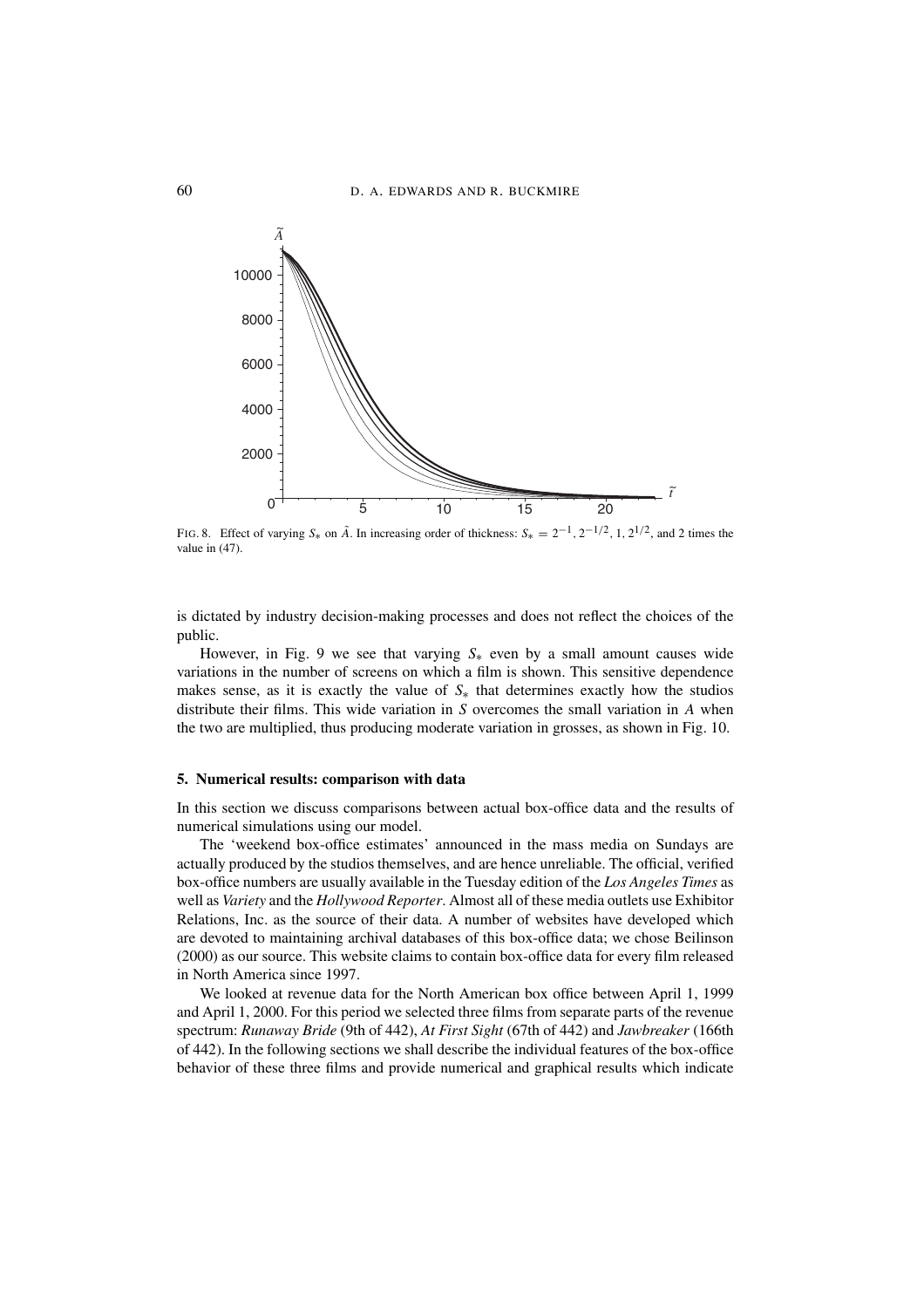

FIG. 9. Effect of varying  $S_*$  on  $\tilde{S}$ . In increasing order of thickness:  $S_* = 2^{-1}$ ,  $2^{-1/2}$ ,  $1$ ,  $2^{1/2}$ , and 2 times the value in (47).



FIG. 10. Effect of varying  $S_*$  on  $\tilde{G}$ . In increasing order of thickness:  $S_* = 2^{-1}$ ,  $2^{-1/2}$ , 1,  $2^{1/2}$ , and 2 times the value in (47).

that the mathematical model derived in this paper is flexible enough to encompass them all.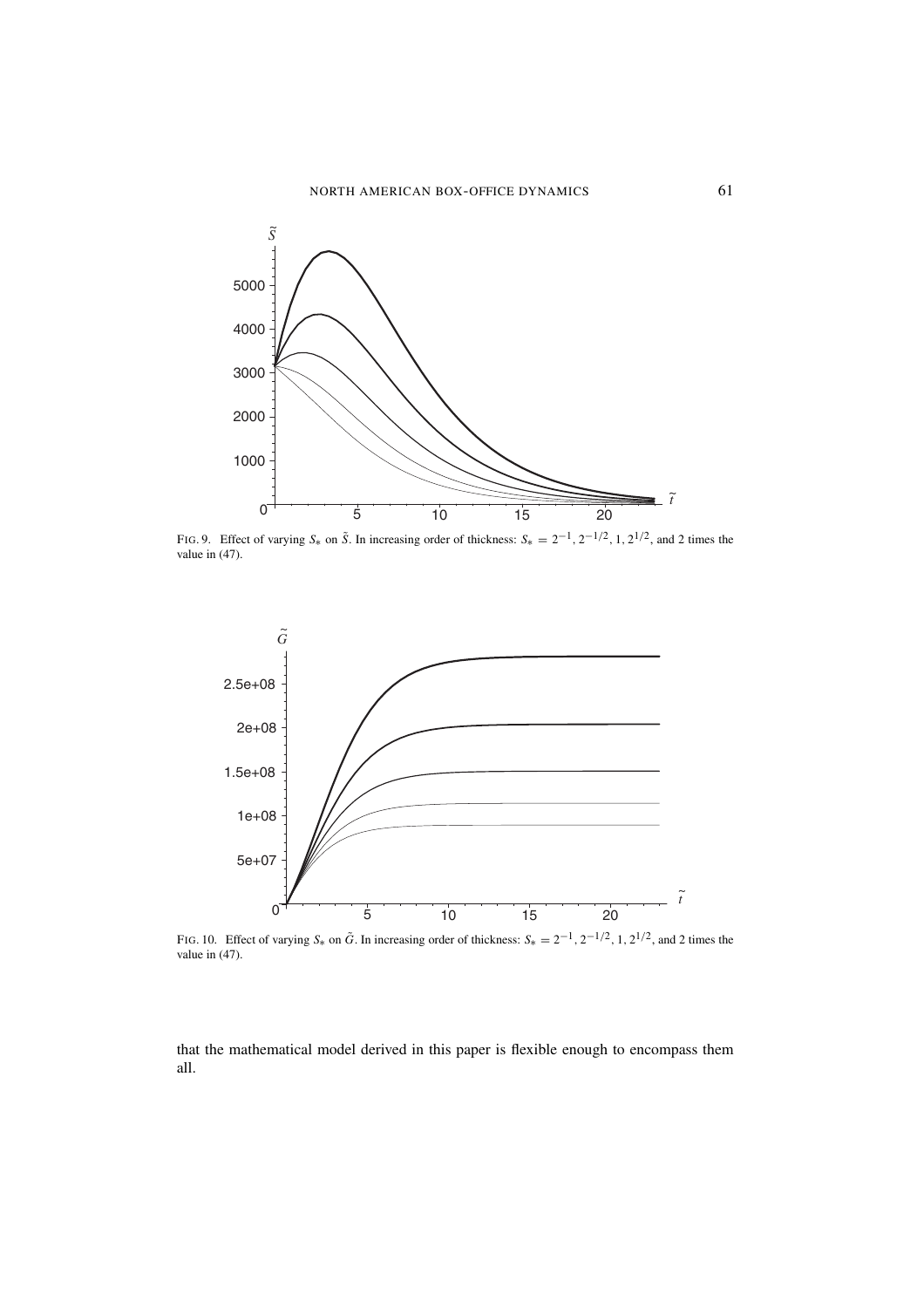#### 5.1 *Runaway Bride*

As one of the top ten grossing films of the period examined, *Runaway Bride* is a good example of a *blockbuster*. A blockbuster film is one which grosses an exceedingly large amount of money (customarily over 100 million dollars). There are usually only a few blockbusters per year. Blockbusters are hard to produce and almost impossible to predict (Rosen, 1981). In the last decade, the movie industry has modified its release pattern so that the studios have become more geared towards revenue from a few blockbuster movies. More recently, they have focused energy on increasing the number of blockbusters produced. In fact, in the period studied for this paper there were a record 21 movies which broke the 100 million dollar barrier, and four made over 200 million dollars (Beilinson, 2000). These movies are easily recognizable. They are released in a blizzard of a multimillion dollar marketing/advertising campaign consisting of fast-food marketing tieins, hit music videos, celebrity interviews, billboards, interactive websites and television commercials. They are incredibly expensive to produce and market, but can also generate huge amounts of revenue for the distributors (studios) and exhibitors.

The box-office behavior of a blockbuster is almost always geared around the opening weekend gross. The idea is that the release of the blockbuster becomes an 'event' and the public rushes to see the movie at the first available time (opening weekend). Thus blockbusters are released on a huge number of screens (2500–3000 screen openings are becoming commonplace) and generate a significant amount of gross in the first few days of release. In fact, since opening-weekend gross is used as a crude heuristic estimate of final gross, such figures are closely scrutinized for wide-release films to identify potential blockbusters.

After the initial release, the second weekend box-office gross is also important. If a film has a reduction in weekend gross of more than 25%, its chance at profitability may be in jeopardy and the film may be considered to be a disappointment. *Titanic*, which has the highest North American box-office gross of any film (Beilinson, 2000), earned that title in part because it was able to sustain weekend North American grosses of at least twenty million dollars for each of its first ten weeks. Another characteristic of a blockbuster's box-office gross is the length of time which it remains on the box-office charts. Most films disappear from the weekly box-office rankings within the first or second month. Blockbusters often remain on the box-office charts for half a year or more.

Once the dimensionless parameters in (47) have been computed, they can be translated back into dimensional parameters using (13). We again classify the parameters into groups as in Section 2.5:

Group A: 
$$
P = 5.08
$$
,  $A_{\text{max}} = 22860$ ,  $S_* = 8750$ .

The value for *P* comes from MPAA (1999). The value of  $A_{\text{max}}$  arises from assuming that on average, each screen has 250 seats, shows a film 18 times a week, and has an average ticket price given by  $P$ . The value of  $S_*$  is several times higher than the number of screens on which even the largest-release film would be shown. However, from (8) we note that *S*<sup>∗</sup> is the value beyond which the screens would not be increased *if every seat in every theatre were filled*. Since that never happens, an effective limit is reached for smaller values of  $\tilde{A}/A_{\text{max}}$ , which implies a large value of  $S_{\ast}$ .

Group B: 
$$
\tilde{\alpha}_S = \frac{1}{3}
$$
,  $\tilde{\beta} = 10^{-5}$ .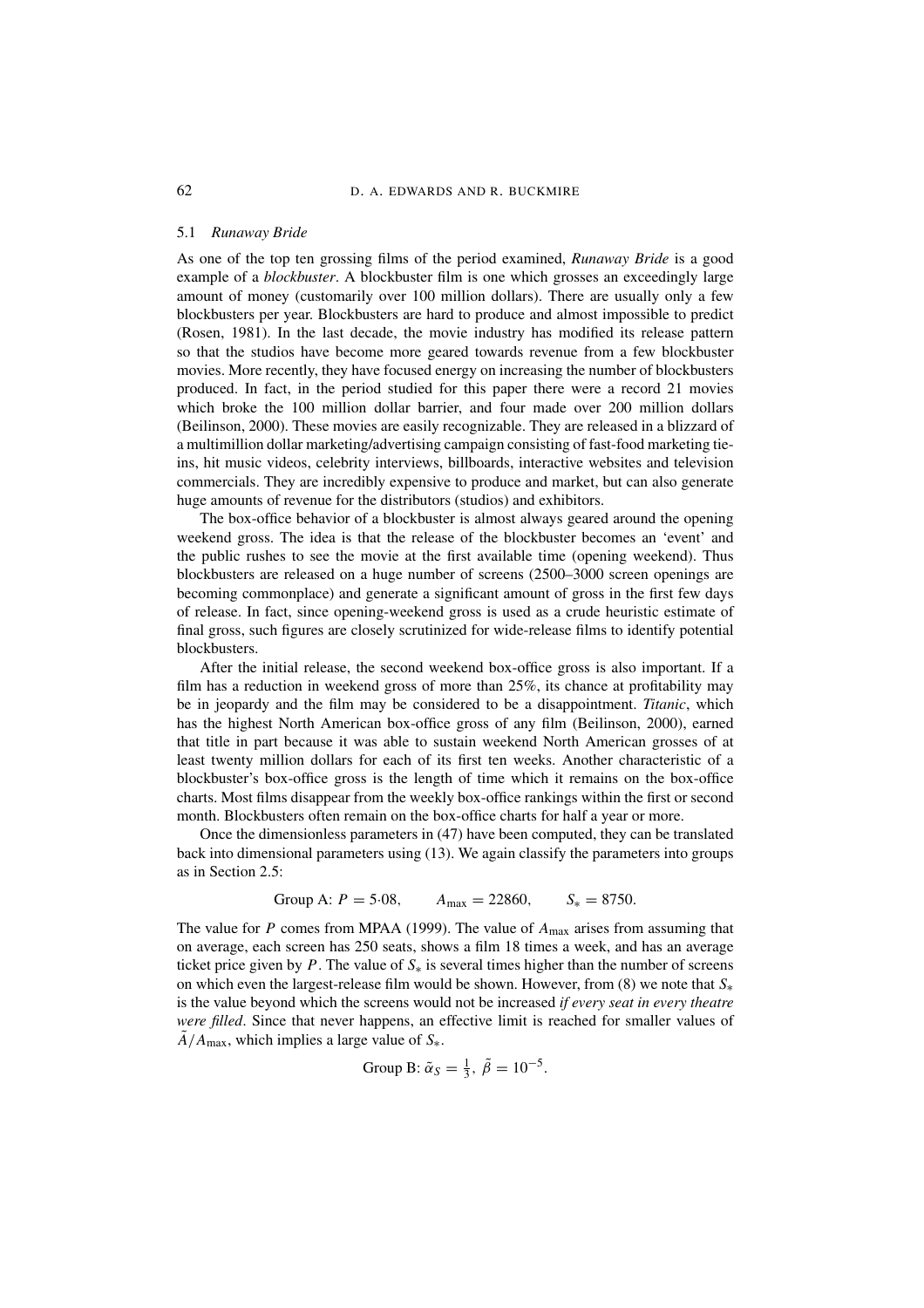The value for  $\tilde{\alpha}_{\rm S}$  (which is measured in inverse weeks) was estimated by noting that since there are usually three-week contractual obligations, the number of screens cannot decay any faster than that, even if  $\tilde{A} = 0$ .

We note that  $\tilde{\beta}$  is simply a constant of proportionality to relate the strength of negative word-of-mouth, as expressed in  $H_{\%}$ . Since we do not have access to values of  $H_{\%}$  (the data from test screenings is proprietary), for our purposes it is sufficient to provide a rough estimate that leads to reasonable  $H_{\%}$  values (namely, values less than 1 and values that decrease with more successful movies). In practice, a distributor would do just the reverse: given a set of previously released films with values for  $H$ % and  $\beta$ , the distributor could calculate  $\tilde{\beta}$  for each genre.

Given the dimensionless parameters, how do we estimate the dimensional parameters? First, we see from (13) that we have all the components of the *β* equation except  $H_{\%}$ . Upon solving, we obtain

$$
H_{\%} = 0.0580, \tag{48}
$$

a low number consistent with the movie's popularity.

For the  $\gamma$  equation, both *M* and  $\tilde{\gamma}$  are unknown. In practice, a manager would know the value of *M*, and would want to estimate the effectiveness of the advertising through  $\tilde{\gamma}$ . If  $\tilde{\gamma}$  is small, then more advertising may not be warranted. Also, if  $\tilde{\gamma}$  has been estimated, the effect of changes in future advertising budgets may be ascertained. Unfortunately, we do not have the distributor's luxury of having hard and fast data for *M*. Instead, we noted from MPAA (1999) that the average studio film has marketing expenses of 24·53 million dollars for marketing and 6·52 million dollars for advertising. Since *M* is a *rate* at which advertising dollars are spent, we multiplied by  $\tilde{\alpha}_S$  to obtain a characteristic rate of advertising dollars spent, given by

$$
M = 1.03 \times 10^7. \tag{49}
$$

With the value of *M* given in (49), we obtain the following value for  $\tilde{\gamma}$ :

$$
\tilde{\gamma} = 1.12 \times 10^{-3}.\tag{50}
$$

For the  $\alpha$  equation,  $\tilde{\alpha}_s$ , *D*, and  $\epsilon$  are unknown. We expect that upon the film's release, the reviews can be categorized and assigned an approximate numerical value of  $\epsilon$  given their content. In addition, filmgoer surveys should provide a rough estimate of *D*. Then these values can be used to calculate  $\tilde{\alpha}_S$  for each genre. For *Runaway Bride*, the reviews were mixed, but the movie was popular, so we let  $\epsilon = 0$  and  $D = 1.02$ . This led to the following calculated value for  $\tilde{\alpha}_s$ :

$$
\tilde{\alpha}_S = 0.284. \tag{51}
$$

Figure 11 shows the prediction of the model for the gross receipts *G* of *Runaway Bride* using the parameters in (47). Note that we have data for nearly six months from the boxoffice charts, and so certainly in terms of length of run, the film qualifies as a blockbuster.

Figure 12 shows the prediction of the model for the number of screens *S* using the parameters in (47). We note that with the parameters used, the model predicts a growth in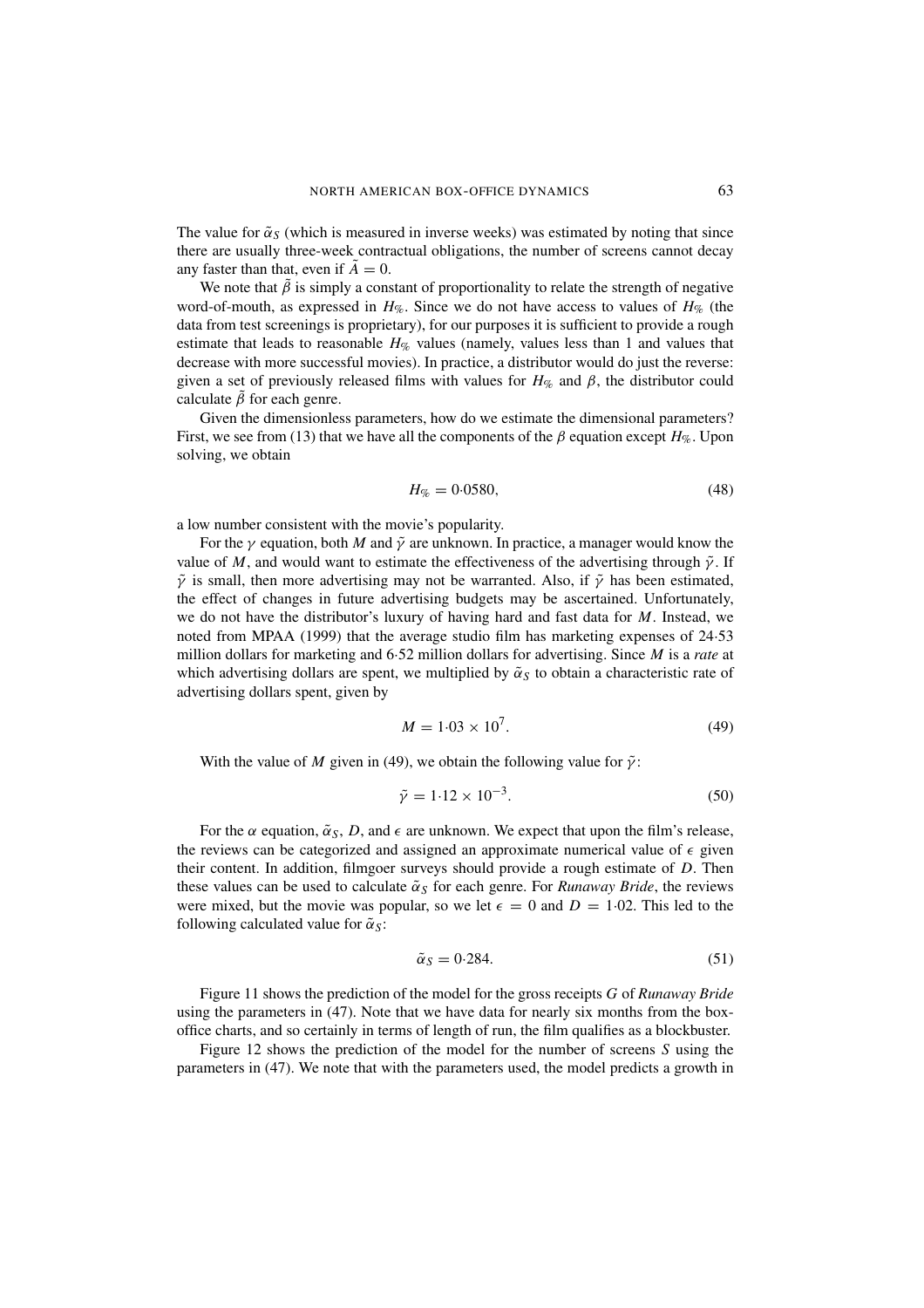





FIG. 12. Screens for *Runaway Bride*. Curve: prediction. Circles: actual data.

the number of screens, but overestimates the small uptick actually seen in week 4. However, the agreement is qualitatively good.

Figure 13 shows the prediction of the model for the per-screen revenue *A* using the parameters in (47). Note that the modeling errors in *A* and *S* cancel out when multiplied together, thus producing the good agreement for *G* in Fig. 11. Here we note that we are unable to model the uptick in attendance for the second week. This is because, unlike (10),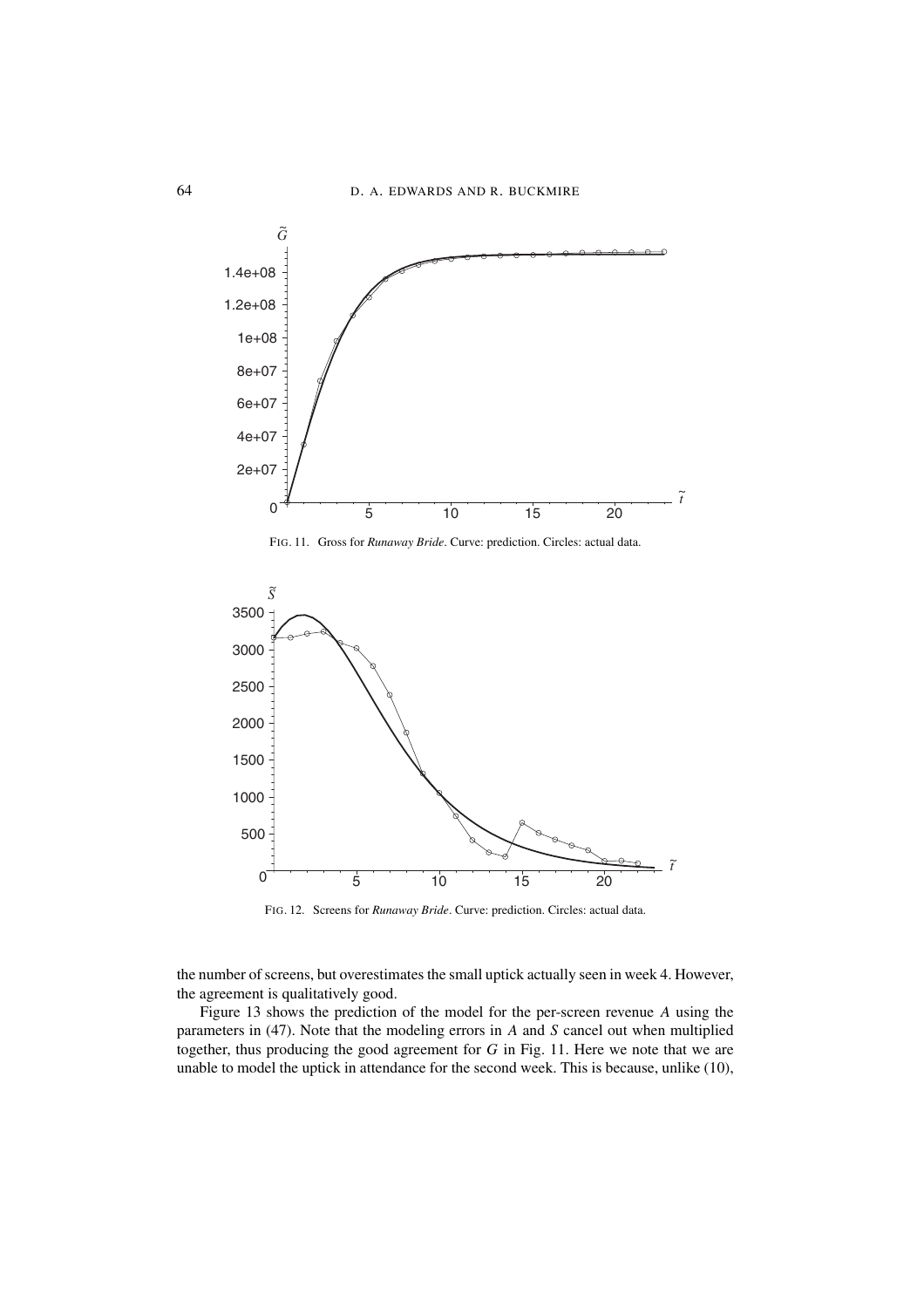

FIG. 13. Attendance for *Runaway Bride*. Curve: prediction. Circles: actual data.

which allows a growth in the number of screens, (12) does not allow a growth in attendance under any circumstances. Though this type of behavior is highly unusual (as will be seen later), any second-generation model should be able to capture this behavior.

Though occasionally seen in blockbusters, this rise in attendance is more indicative of a 'sleeper'. Due to a small marketing budget or a low initial release, such films are often predicted to gross only a small amount. However, due to positive word of mouth, reviews, or awards, the films gain in attendance. A typical example of such a film is *The Blair Witch Project*. Such films are initially released on a modest number of screens, where audience reaction engenders a relatively high per-screen average. Following (10), the film is then released on more and more screens, leading to more people seeing the film. This causes positive feedback, which will peak a movie's revenue later in the run than a traditional release.

#### 5.2 *Jawbreaker*

*Jawbreaker*, which grossed 166th out of 442 movies surveyed, was one of the worst performers in the time period. Though it grossed more than 276 other movies, recall that the measurement is total gross receipts. The vast majority of the films rated below *Jawbreaker* were independent or foreign films screened in only a few locations which had no possibility of making large amounts of money. Thus the per screen average gross for *Jawbreaker* was among the worst we encountered.

Such an unsuccessful film is characterized as a *bomb* or a *dud*. These are generally films which the studio had supported with large production and marketing budgets in the full expectation that they would be blockbusters. Instead, the studios neither recoup their expenditures nor make a profit.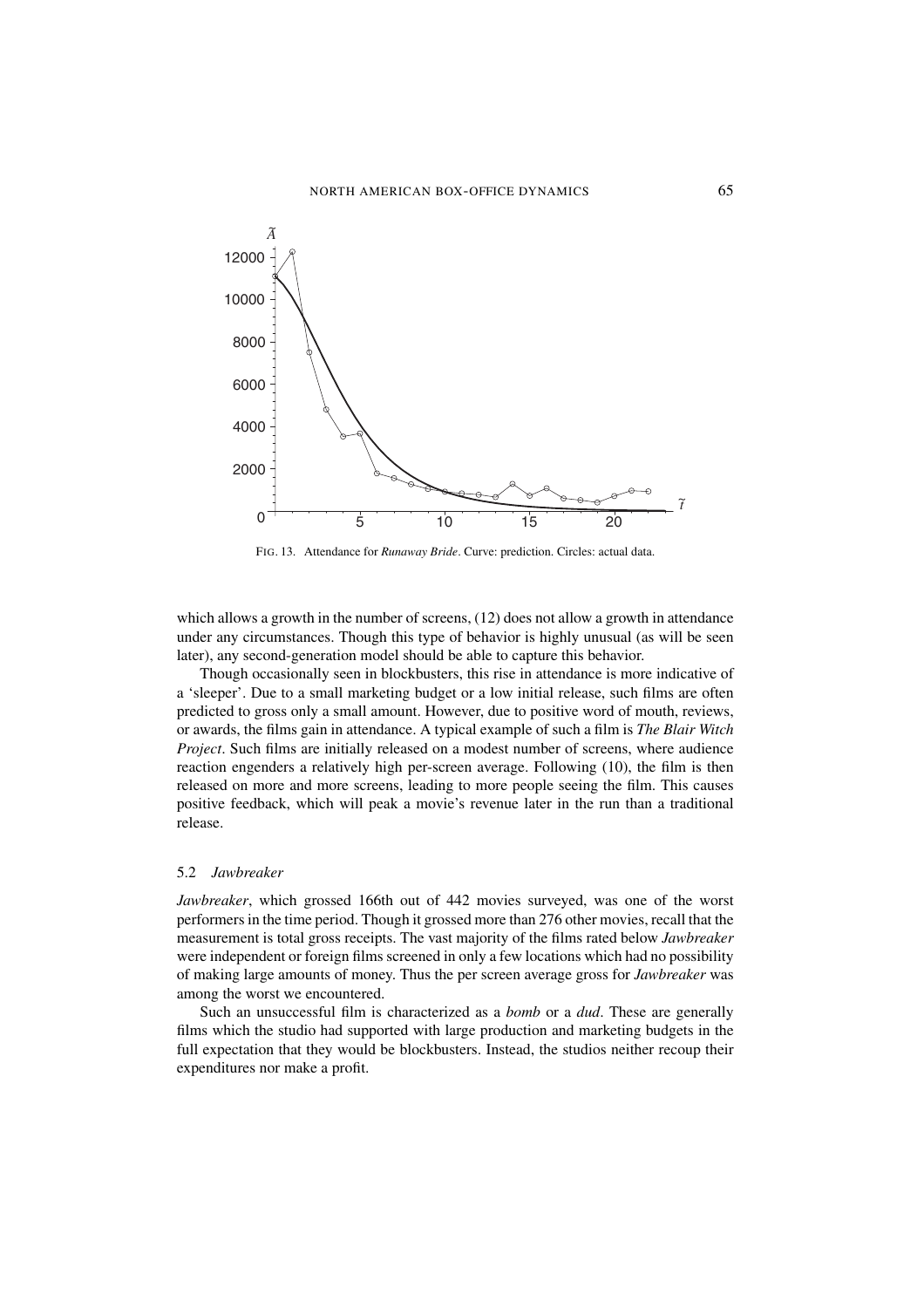66 D. A. EDWARDS AND R. BUCKMIRE



FIG. 14. Attendance for *Jawbreaker*. Curve: prediction. Circles: actual data.

The dimensionless parameters estimated to apply for this film are

$$
\alpha = 0.3505,
$$
\n $\beta = 730.3476,$ \n $\gamma = 22.6584.$ \n(52)

The reviews for *Jawbreaker* were almost uniformly bad; hence we take the lowest possible value of  $\epsilon$ :  $\epsilon = -0.05$ . We also note that with such a poor-performing film, people are not apt to want to see it again, so we take  $D = 1$ . Since we do not know the exact value of the advertising, we again pick the average value given in (49). Following the same techniques as in Section 5.1, we obtain

$$
H_{\%} = 0.7863
$$
,  $\tilde{\alpha}_S = 0.111$ ,  $\tilde{\gamma} = 0.0192$ .

Audiences did not seem to like the movie either, which corresponds to the extremely high value of  $H_{\%}$ . As discussed in Sections 4.1 and 4.2, note that the value of  $\alpha$  does not change very much between a good film and a bad film, while the value of  $\beta$  changes dramatically here by several orders of magnitude. Note that this puts us in the asymptotic case discussed in Section 3.1.3.

Note the higher value of  $\tilde{\gamma}$ , which would seem to indicate that advertising is more effective in this case than in that of a blockbuster like *Runaway Bride*. The key is to understand that in this case the advertising would act to *counteract* bad word of mouth, rather than enhance positive word of mouth, as in the case of a blockbuster. However, just because advertising may be effective does not mean it would be cost-efficient.

Figure 14 shows the prediction of the model for the per-screen revenue *A* for *Jawbreaker* using the parameters in (52). Note that, as is typical of bombs, the movie was pulled from theatres after only three weeks. This is due to the plummeting attendance rate, which is predicted well by our model.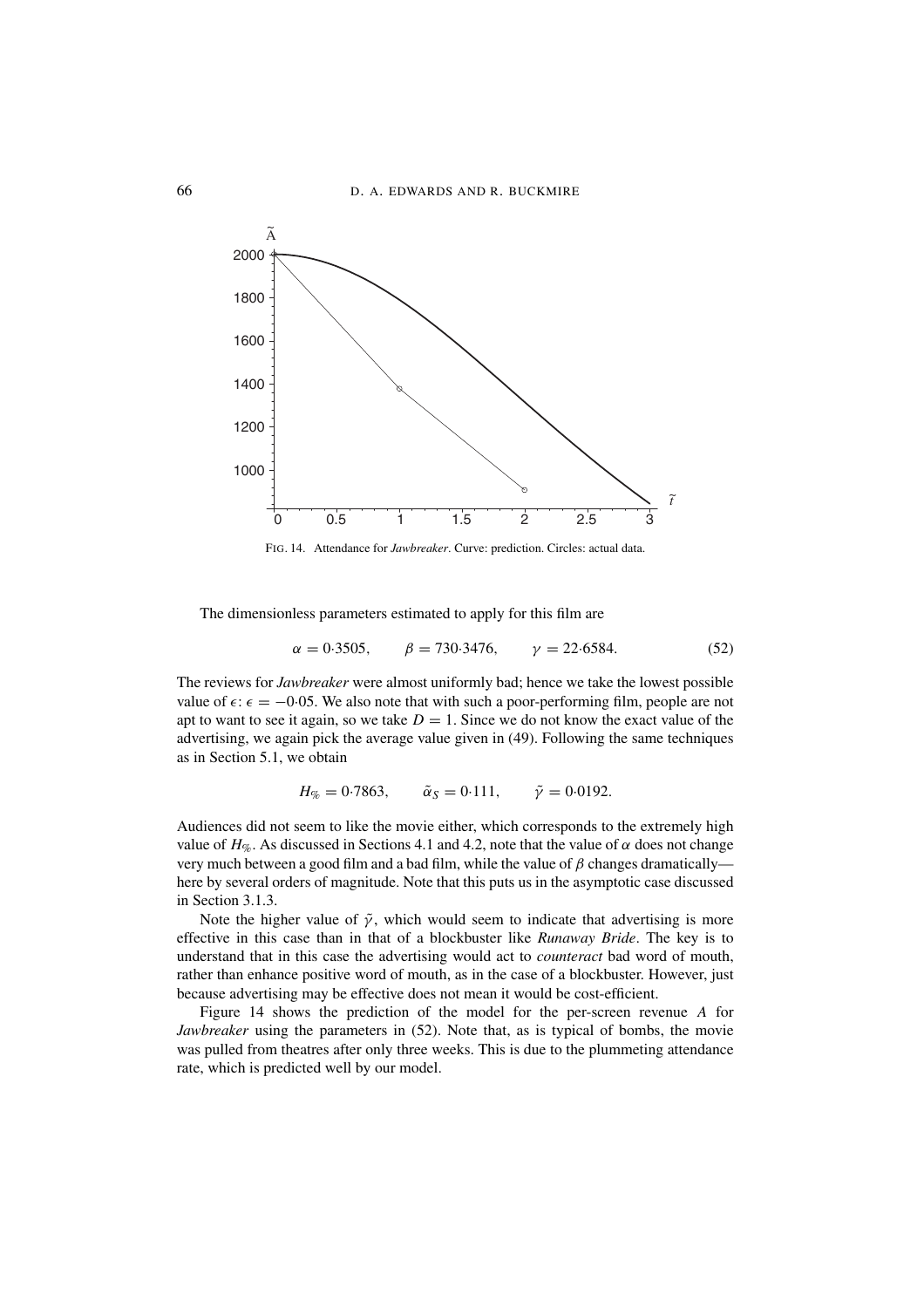

FIG. 15. Screens for *Jawbreaker*. Curve: prediction. Circles: actual data.

However, our model is not equipped to deal with precipitous declines in the number of screens, as shown in Fig. 15. By our assumptions in Section 2.1, our model can handle only exponential decay, even in the case of nonexistent attendance. Therefore, more refined models should include nonlinear effects to reduce the number of screens more quickly in the case of low attendance.

Because of our inability to model the screens well, even the small errors in the prediction for *A* will be magnified when predicting the gross. Thus, even in the optimum case the model does not predict the gross that well, as can be seen in Fig. 16.

#### 5.3 *At First Sight*

We have now examined two movies from very different ends of the economic spectrum. In one case, the model works quite well, while in another, the agreement is more qualitative than quantitative. Thus we examine another film to see if we can identify patterns and characteristics of movies which our model simulates well.

We conclude by examining the film *At First Sight*, which grossed 67th out of 442 movies surveyed, putting it solidly in the middle of large-release big-budget films. The dimensionless parameters estimated to apply for this film are

$$
\alpha = 1.2688,
$$
\n $\beta = 37.0779,$ \n $\gamma = 17.0929.$ \n(53)

The reviews for *At First Sight* were mixed-to-negative, so we take  $\epsilon = -0.01$ . We take  $D = 1$  again as well. Since we do not know the exact value of the advertising, we again pick the average value given in (49). Following the same techniques as in Section 5.1, we obtain

 $H_{\%} = 0.1772$ ,  $\tilde{\alpha}_S = 0.419$ ,  $\tilde{\gamma} = 0.0145$ .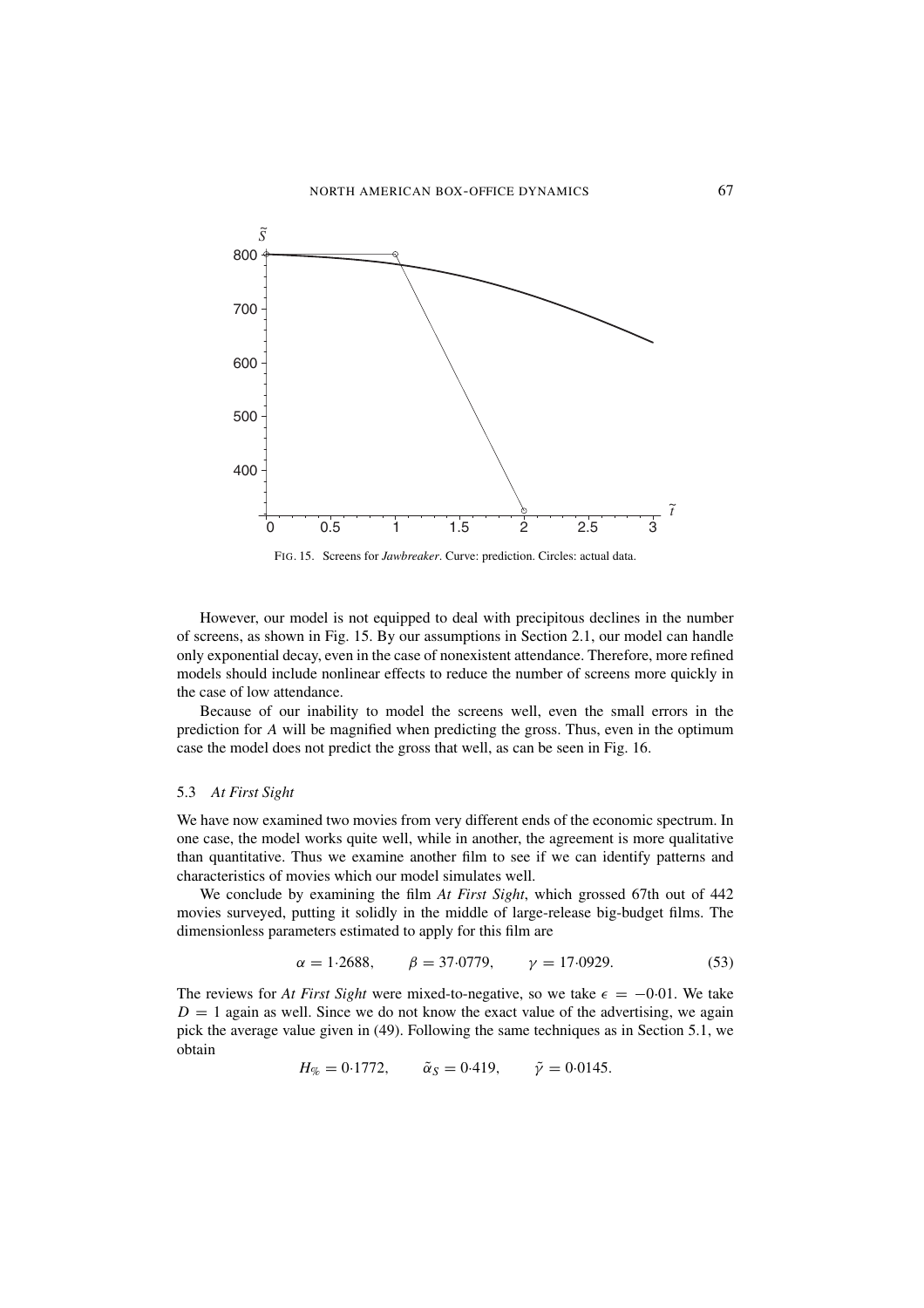



As this film lay in between *Runaway Bride* and *Jawbreaker* in terms of gross receipts, it is reasonable that the value of  $H_{\%}$  should be between them, and indeed our estimate confirms this. Note that once again the value of  $\beta$  has changed dramatically with the moderate change in  $H_{\%}$ .

We also note that the value for  $\tilde{\gamma}$  lies between the values for the other two films, as expected since the effect of negative word of mouth also lies between the previous two films.

Figure 17 shows the prediction of the model for the gross receipts *G* of *At First Sight* using the parameters in (53). Note that the film ran for ten weeks, which puts it midway between the two previously considered cases. Here we see that our model predicts the gross well for a moderately successful movie.

Figure 18 shows the prediction of the model for the per-screen revenue *A* using the parameters in (53). We note that though the data drop nearly exponentially, our model overestimates the attendance at the beginning and underestimates it at the end.

The reasons for the discrepancy can be discerned by examining Fig. 19, which shows the prediction of the model for the number of screens *S* using the parameters in (53). Using our model, the attendance data would indicate a reduction in the number of screens, as indicated by the line in the graph. However, we see that due to contractual obligations, the number of screens was fixed at an artificially high level for the first four weeks.

After the contract expired, there was a drastic reduction in the number of screens as the distributor rushed to cut its losses. Therefore, even though the revenue per screen *A* was respectable, since the number of screens was low, the weekly revenue was not high enough to justify an extended run. This can be further justified by noting from Fig. 13 that in the latter half of its run, the *A* figures for *Runaway Bride* were roughly the same as those for *At First Sight*, but *Runaway Bride* continued to run since the number of screens *S* was several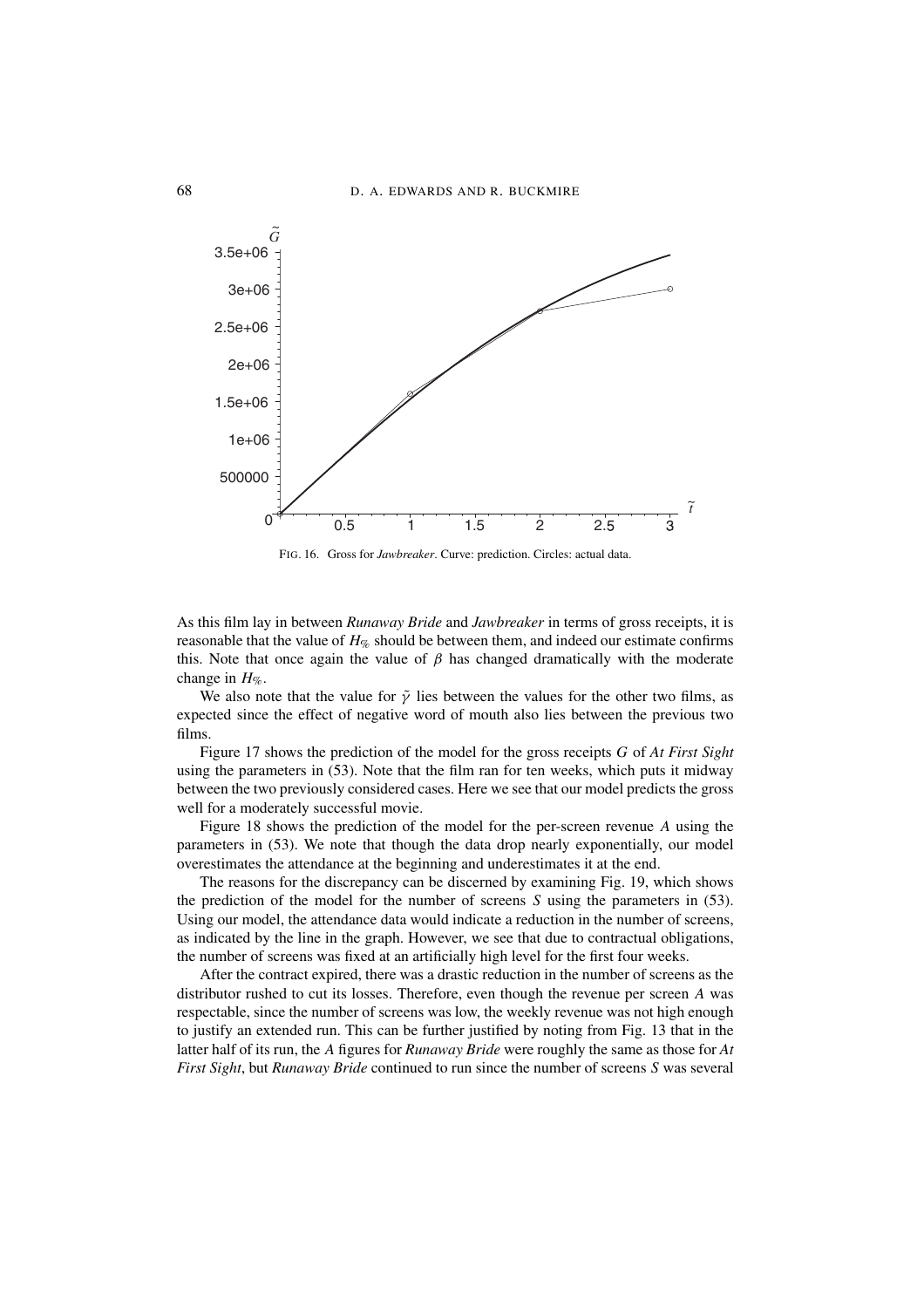

FIG. 17. Gross for *At First Sight*. Curve: prediction. Circles: actual data.



FIG. 18. Attendance for *At First Sight*. Curve: prediction. Circles: actual data.

times higher (see Fig. 12), and hence the weekly revenue was larger. In addition, *Runaway Bride* had established itself as a moneymaker over the beginning of its run, and hence it was a better bet to continue to produce substantial amounts of revenue.

This situation points out two facets of the movie business which any refined box-office model must incorporate. First, some modeling of the contractual limitation on *S* must be included, if in no other way than imposing  $S = S_0$  for  $t \in [0, t_{ex}]$ , where  $t_{ex}$  is the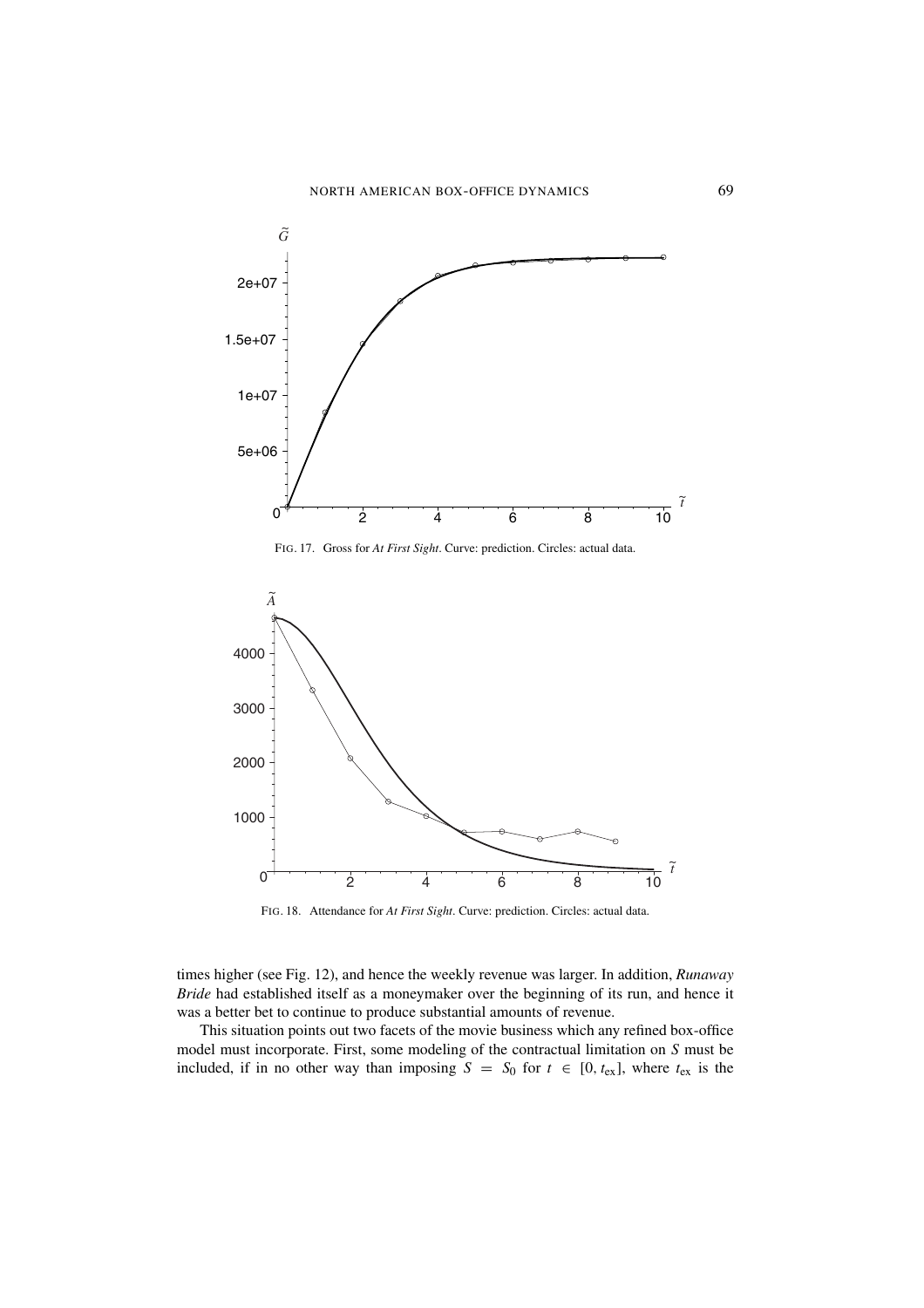

FIG. 19. Screens for *At First Sight*. Curve: prediction. Circles: actual data.

contract expiration date. This type of model would keep the system autonomous, but a more accurate model would then have to take into account the revenue history over those three weeks (perhaps through  $G(t_{ex})$ ) to predict the behavior of the screens.

Second, we see that the differential equation (10) for *S* should probably depend on *R* directly, as it is considerations of weekly revenue that spur distributor and exhibitor decisions about the number of screens on which to show a film.

### **6. For the manager**

A management model is useful only if it can be used in practice to help a company obtain its objectives. We present briefly a strategy for using the proposed model to do just that.

The first step is an application of the model to several years' of box office data. This will then yield the Group A parameters. Each of the movies must be classified according to genre and other characteristics in order to yield a picture of the Group B parameters for each category.

We note that with this background information in hand, certain weaknesses of the model can be minimized. In particular, if the model tends to under- or overestimate *A* and *S* for a particular genre in order to obtain a good estimate for *G*, this information can be used to adjust the values of *A* and *S* predicted by the model to real-life estimates.

Due to the three-week contract period, an exhibitor or distributor will always have three weeks' worth of data to use when performing a regression analysis. Once the parameters have been estimated, the manager can then easily input them into a Matlab ODE solver to extrapolate the model results to future weeks. Such an extrapolation will allow a manager not only to see how attendance and the gross will vary, but how the number of screens should be adjusted to enhance profits.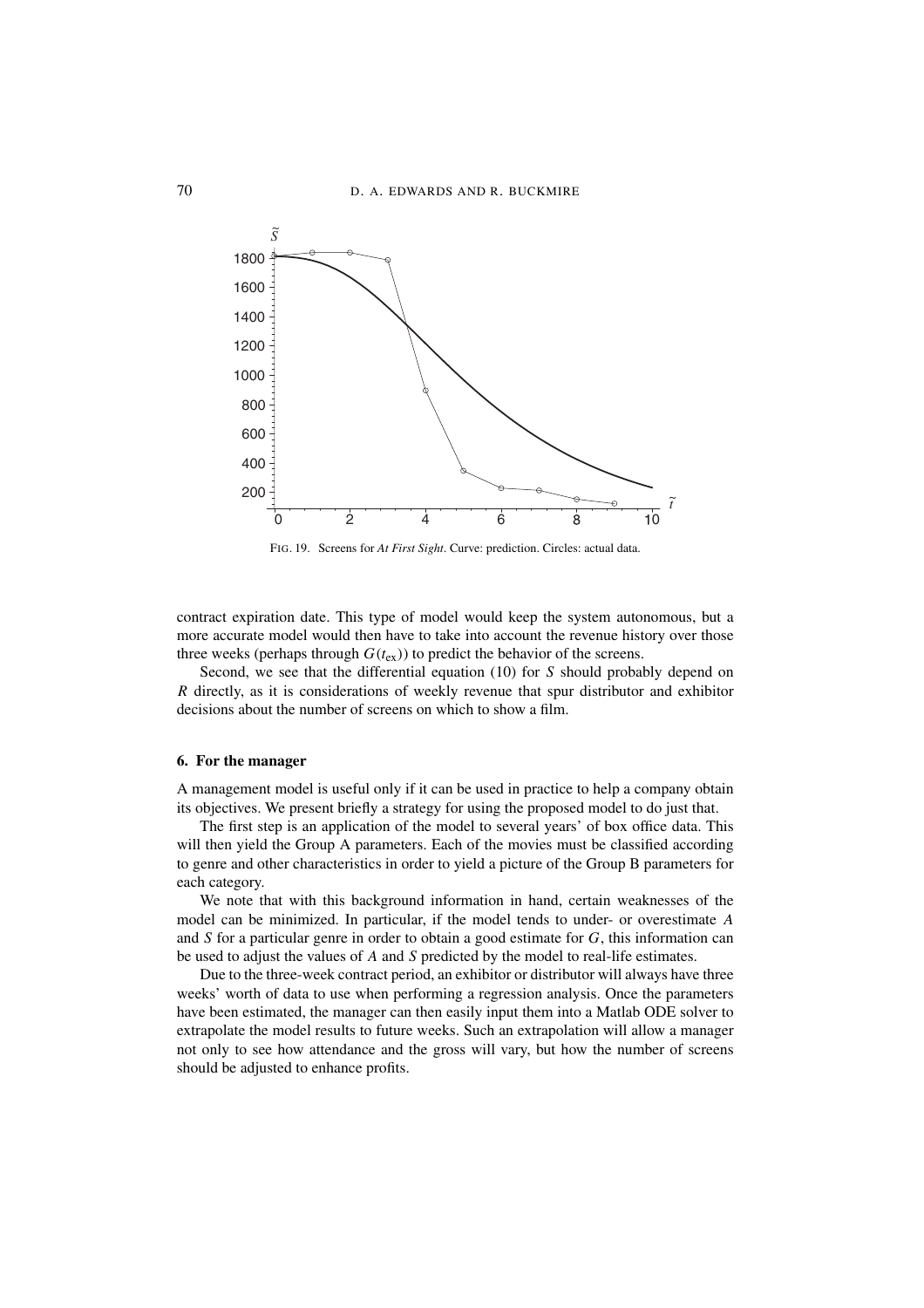The same solver will also allow the manager to see how varying the parameters will affect the gross, as in Section 4. The manager can estimate from  $\tilde{\gamma}$  the effectiveness a continued advertising campaign might have. The manager can see from  $H_{\%}$  the effect of word of mouth.

Once another week's worth of data have been published, then the process can be repeated and refined. Trend lines will be particularly important in this iterative process. In particular, are the estimates for  $H_{\%}$  increasing or decreasing? If this is week *n*, how do the predictions for *S* at week  $n + 1$  compare between this week's and last week's predictions? How well did last week's model predict this week's value for *A*? By examining these and other questions, managers will obtain the answers needed to adjust marketing campaigns and number of screens, which are basically the two variables at their disposal.

#### **7. Conclusions**

The filmmaking business is inherently a risky one. The budget for the entire film is spent before even one person purchases a ticket, and the product is one which the bulk of the customers will 'use' only once. The continued appearance of bombs (very unprofitable films) indicates that customer preferences are notoriously difficult to predict *a priori*. As De Vany & Walls (1999) discuss in their well-titled paper *'Uncertainty in the Movie Industry: Does Star Power Reduce the Terror of the Box Office?'*, almost any distribution of movie revenues is possible. Box-office performance has a probability distribution with infinite variance. However, a mathematical model that would predict the eventual gross of a film given initial performance data would be extremely helpful to distributors when they plan their future advertising budgets, negotiate for the number of screens on which to show a film, etc. This is precisely what we have attempted to present in this paper.

Previous authors (Sawhney & Eliashberg, 1996; De Vany & Walls, 1996, 1999; Neelamegham & Chintagunta, 1999; Eliashberg *et al.*, 2000) have used probabilistic models to estimate audience reaction and extrapolate total gross. In contrast, in this paper we use a deterministic model, and assume that the parameters in the model are probabilistic and hence must be estimated from the data. This eliminates debate over which distribution the parameters obey, since they are estimated for each film.

Our model consists of three coupled nonlinear ordinary differential equations for the unknowns: *A*, which is related to attendance, *S*, which is the number of screens, and *G*, the total gross. The parameters in the model fall into three main categories. 'Group A' parameters are fixed for all films, and are thus known *a priori*. 'Group B' parameters are assumed to be the same for all films which share the same characteristics (genre, production budget, etc.), and hence can be estimated with reasonable certainty from a large database of previously released films. 'Group C' parameters are movie-dependent and must be estimated from specific data for each film.

Just as one would expect from real-world experience, the key parameter in the mathematical system is  $H_{\%}$ , which models the percentage of people who do not like the film. The model depends on the square of this parameter, and thus even small changes in  $H_{\%}$  can spell disaster or success for a film. The importance of this favorability percentage cannot be overestimated. Hollywood studios regularly 'test' their films and it has been reported that they will force directors to edit and re-edit their films until test audiences' reactions reach levels of at least 80% favorable (Puig, 2000).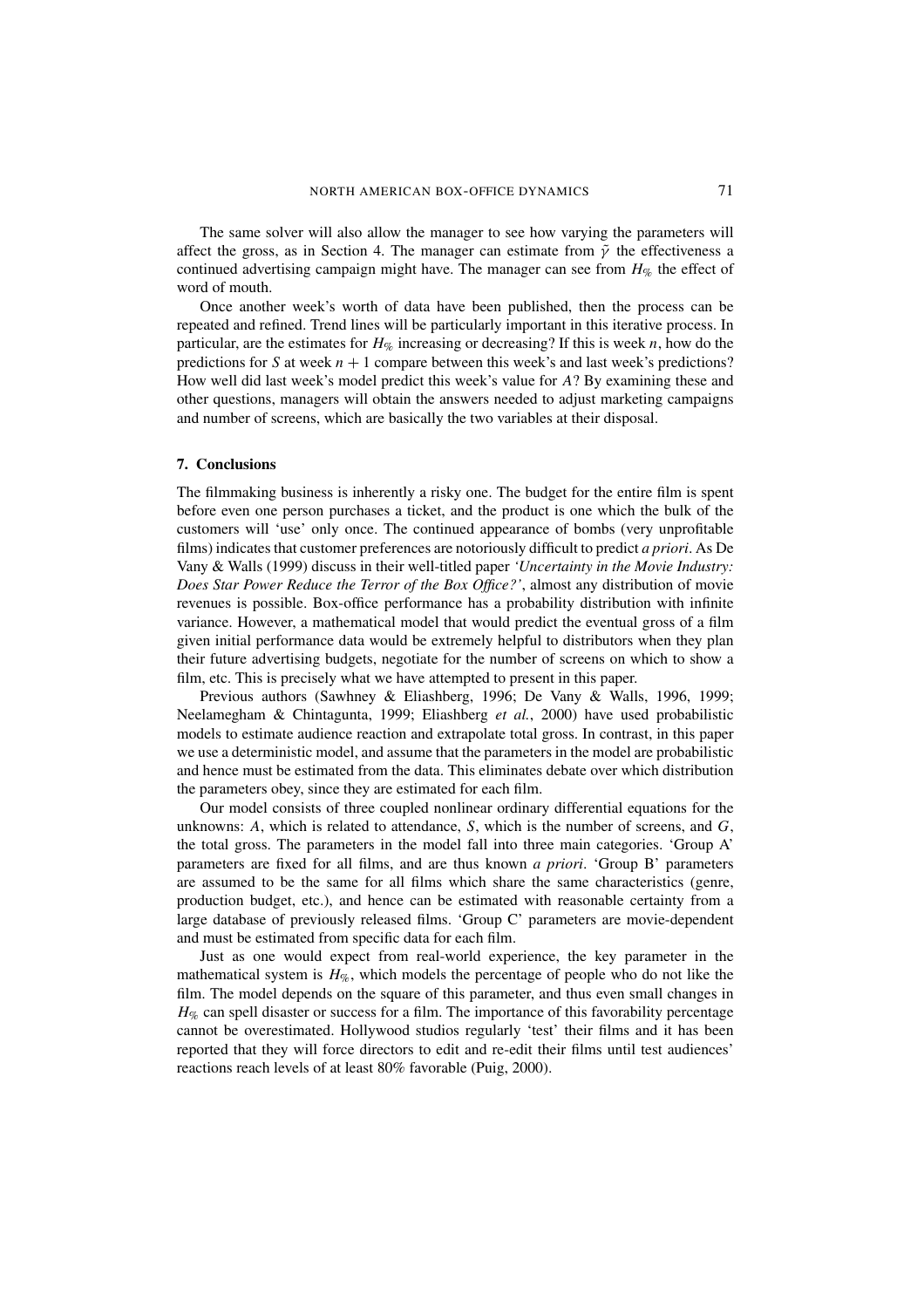In Section 3 we examined the model in several asymptotic limits. In each case we obtained results with agreed with our business interpretation. We considered the case where attendance drops off rapidly ( $\alpha \to \infty$ ) or slowly ( $\alpha \to 0$ ) compared to other decay rates in the problem. We were also able to model the case where there is extremely bad word of mouth ( $\beta \to \infty$ ). When there was good word of mouth ( $\beta \to 0$ ), the asymptotics required splitting into several different cases depending on the size of  $\gamma$ .

Since the full model cannot be solved analytically, we used Maple to solve the problem numerically, and in Section 4 we examined the sensitivity of the solution to changes in various parameters. Though the solution may be sensitive to changes in  $\alpha$ , this parameter remains bounded in a very narrow range due to the nature of the dimensional parameters it includes. Since  $\beta \propto H_{\%}^2$ , the solutions vary greatly with changes in  $\beta$ . It is also  $\beta$  which must be estimated from any sort of predictive model, as it will provide guidance to the distributors and exhibitors for their next decision. We also demonstrated the variance of the solution with  $\gamma$ , which mainly models the effectiveness of advertising.

To validate the model, we compared it with films from three different parts of the revenue spectrum: a successful film (*Runaway Bride*), an unsuccessful film (*Jawbreaker*), and a moderately successful film (*At First Sight*). We found very good agreement with the first and third films, and qualitatively good agreement with the second. Thus, we have confidence that our model has the potential to predict box-office grosses, though clearly the more successful the film, the better the prediction. In some sense, this is acceptable, since studios can recognize poorly performing films already and cut their losses. It is the task of identifying which films will be successful that managers need to accomplish relatively quickly and the algorithm presented here assists in the completion of this task.

In the context of fitting the data, we found several deficits of this first model that would need to be addressed in any further work. First, (12) cannot model attendance rates that peak after a few weeks, as was the case with *Runaway Bride*.

Second, as evidenced in the case of *At First Sight*, due to the contractual obligations of the exhibition license the number of screens on which a film is initially shown for the first few weeks can be much higher than that predicted by the model. Such contractual obligations are standard in the business, and can account for the bulk of the gross for a moderately performing film. (Note from Fig. 19 that almost 90% of the gross occurred during the contract period.)

Thus, in a more refined model, (10) must include the effects of this contract period. If  $t_{\rm con}$  is the end of the contract period, a possible replacement for (10) would be the following:

$$
S(t) = S_0, \quad 0 \leq t \leq t_{\text{con}}, \qquad \frac{\mathrm{d}S}{\mathrm{d}t} = -(S - f(A)), \quad t \geq t_{\text{con}}.
$$

Note that because of the contract period, exhibitors have additional information at their disposal—namely the data for *A* for the number of weeks in the contract. Thus, *f* (*A*) may be modeled as the average of *A* over several weeks, the speed at which *A* has changed over the last few weeks, or some combination of the two.

Third, sound business practice dictates that the number of screens on which a film is exhibited must be related to the weekly revenue the film is producing, and this is indicated in the data for *At First Sight*. Equation (10) does not include such a direct dependence.

Despite these flaws, the agreement in Section 5 between actual box-office data and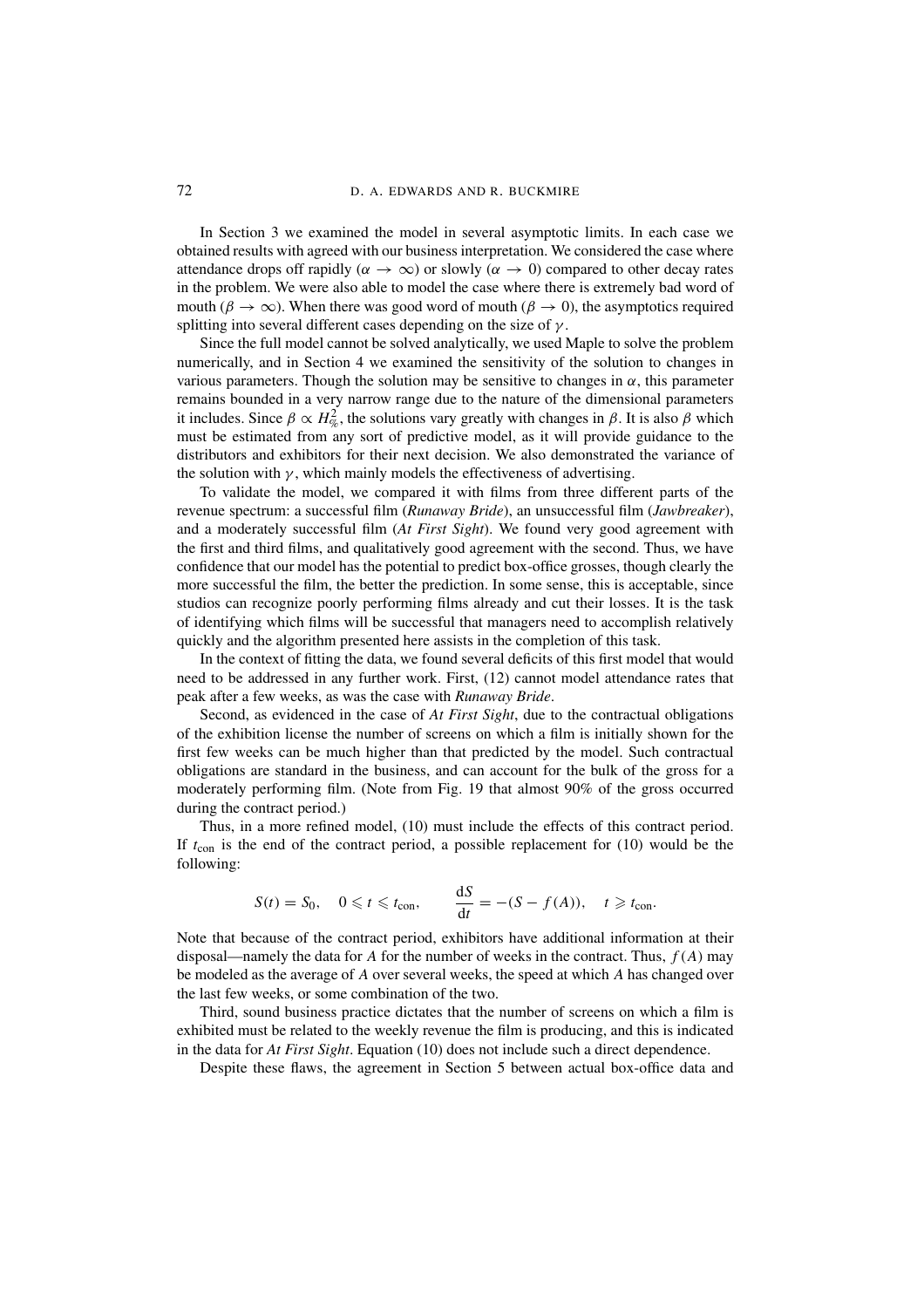numerical prediction of grosses from the model shows that the mathematical modeling approach herein (namely a deterministic one) has great promise to describe and predict box-office grosses, and we expect the agreement only to improve with the refinements suggested above.

Future work would include the refinement of the model as a predictive tool. To accomplish this, each week's box office data would be incorporated into the analysis as they are published, thus improving the parameter estimates and hence the predictions. In addition, to be more useful, the model should incorporate the distributor's revenue based on the percentage of the gross they retain from the exhibitors. The model could then actually be used by managers on either side of the exhibitor/distributor divide to use the predictions to optimize their balance sheet.

However, the goal of this paper of presenting a differential-equation-based model of cinematic box-office dynamics has been clearly met. Without disparaging the probabilityand statistics-based approaches of prior researchers, our approach appears to have produced output which mimics the data just as accurately, while using mathematical techniques to minimize the number of variables that must be estimated probabilistically.

#### **Acknowledgements**

The authors thank the University of Delaware Mathematics Department and Occidental College for facilitating the collaborative efforts which led to the production of this paper. Calculations were performed using Maple and Matlab.

#### **REFERENCES**

BASS, F. M. 1969 A new product growth model for consumer durables. *Manage. Sci.*, **15**, 215–227. BEILINSON, C. 2000 *Annual Box-office Data*. http://www.craigsflickpicks.com.

- BOWERS, N. L. JR, GERBER, H. U., HICKMAN, J. C., JONES, D. A. & NESBITT, C. J. 1986 *Actuarial Mathematics*. Itasca: Society of Actuaries.
- DE VANY, A. S. & ECKERT, R. D. 1991 Motion picture antitrust: the Paramount case revisited. *Res. Law Econ.*, **14**, 51–112.
- DE VANY, A. S. & WALLS, W. D. 1996 Bose–Einstein dynamics and adaptive contracting in the motion picture industry. *Econ. J.*, **439**, 1493–1514.
- DE VANY, A. S. & WALLS, W. D. 1997 The market for motion pictures: rank, revenue, and survival. *Econ. Inq.*, **35**, 783–797.
- DE VANY, A. S. & WALLS, W. D. 1999 Uncertainty in the movie industry: does star power reduce the terror of the box office? *J. Cult. Econ.*, **23**, 285–318.
- ELIASHBERG, J., JONKER, J.-J., SAWHNEY, M. S. & WIRENGA, B. 2000 MOVIEMOD: an implementable decision-support system for prerelease market evaluation of motion pictures. *Market. Sci.*, **19**, 226–243.
- ELIASHBERG, J. & SHUGAN, M. S. 1997 Film critics: influencers or predictors? *J. Market.*, **61**, 68–78.
- GOLDMAN, W. 1983 *Adventures in the Film Trade*. New York: Warner.
- KELLER, J. B. 1986 The probability of heads. *Am. Math. Mon.*, **93**, 191–197.
- LIN, C. C. & SEGEL, L. A. 1988 *Mathematics Applied to Deterministic Problems in the Natural Sciences*. Philadelphia, PA: Society for Industrial and Applied Mathematics.